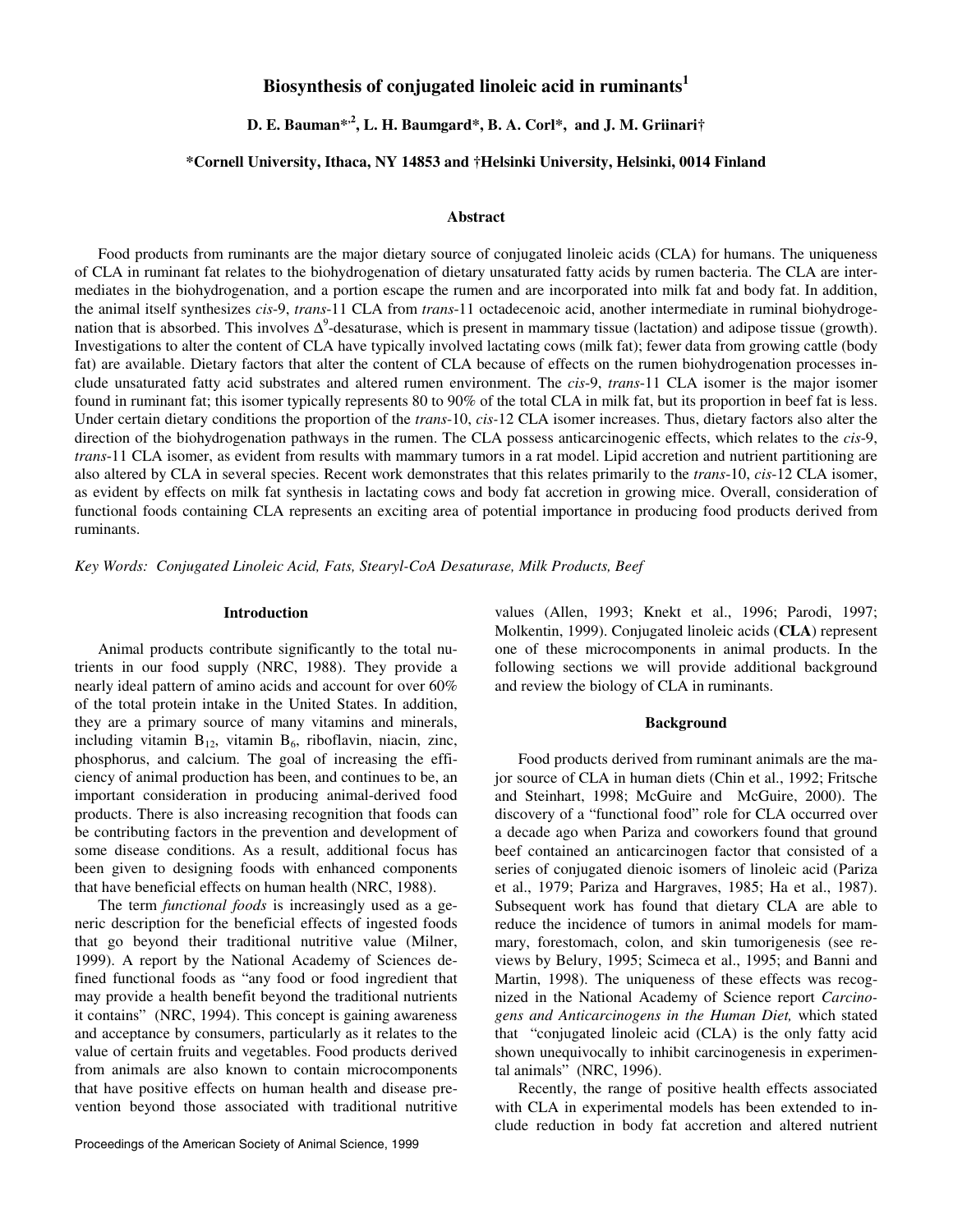partitioning, antidiabetic effects, reduction in the development of atherosclerosis, enhanced bone mineralization, and modulation of the immune system (Belury, 1995; Banni and Martin, 1998; Houseknecht et al., 1998). The companion article in this symposium by McGuire and McGuire (2000) reviews the biological aspects of CLA related to human health. Obviously, CLA are fascinating compounds of interest for animal scientists, human nutritionists, and the medical community.

Conjugated linoleic acids represent a mixture of positional and geometric isomers of octadecadienoic acid with conjugated double bonds. The presence of fatty acids with conjugated double bonds was first demonstrated in food products derived from ruminants by Booth et al. (1935) working with milk fat from cows turned out to spring pasture. Subsequently, Parodi (1977) demonstrated these primarily represented conjugated *cis*-9*, trans*-11 octadecadienoic acid. Theoretically, a number of CLA isomers are possible that differ in the positions of the double bond pairs (e.g., 7–9, 8– 10, 9–11, 10–12, and so forth). Additional differences can exist in the configuration of the double bond so that *cistrans*, *trans-cis*, *cis-cis,* or *trans-trans* configurations are all possible. Industrial processes to produce CLA from linoleic acid result in products that contain significant quantities of many isomers of CLA, although this varies with process conditions (Banni and Martin, 1998; Sehat et al., 1999). Recently, innovative analysis applications have been used to quantify the isomers of CLA. These have included combining analytical methods (e.g., gas chromatography, silver ion high performance liquid chromatography, Fourier-transform infrared spectroscopy, and electron ionization mass spectrometry) (Banni and Martin, 1998; Sehat et al., 1998) and sequential application of an analytical method (e.g., two to six high performance liquid chromatography columns in series; Sehat et al., 1999). This has resulted in an improved ability to separate and quantify trace concentrations of different isomers of CLA.

The major isomer of CLA in milk fat is *cis*-9, *trans*-11, and it represents 80 to 90% of the total CLA (Parodi, 1977; Chin et al., 1992; Sehat et al., 1998). Recent studies have demonstrated that the *cis*-9, *trans*-11 isomer reduces mammary tumor incidence in rats when added to the diet or consumed as a natural component of butter (Ip et al., 1999). Rumenic acid has been proposed as the common name for this specific CLA isomer (Kramer et al., 1998a). Under certain dietary conditions, such as high-concentrate, low-fiber diets, the profile of CLA can be altered so that the concentration of the *trans*-10, *cis-*12 isomer increases in milk fat (Griinari et al., 1999).

Structures of the *cis*-9, *trans*-11, and *trans*-10, *cis*-12 isomers of CLA are presented in Figure 1. The *cis*-9, *trans*-11 isomer is also the predominant isomer in meat from ruminants but constitutes less of the total (Chin et al., 1992; Shantha et al., 1994). The lower proportion of *cis*-9, *trans-*11 isomer in meat fat as compared to milk fat probably relates to effects of traditional high-concentrate, low-fiber diets fed to finishing cattle in the United States, as will be discussed later. Consistent with this idea, the *cis*-9, *trans*-11 isomer was

> 90% of the total CLA in subcutaneous and intramuscular fat of German Simmental cattle fed corn-silage-based diets with a moderate level of grain supplement (Fritsche and Fritsche, 1998). Recently, investigations using the more elaborate analyses cited above have revealed that trace concentrations of many additional isomers of CLA are also present in milk fat, and we would expect the same for body fat from growing ruminants. For example, analysis of commercial cheese products demonstrated that *cis*-9, *trans*-11 was the predominant isomer (78 to 84%), but additional isomers of CLA were identified that resolved into seven *trans-trans* (5 to 9%), three *cis/trans* (*cis-trans* or *trans-cis*) (10 to 13%), and five *cis, cis*  $(< 1\%)$  isomers (Sehat et al., 1998).

A number of investigations have examined the effect of manufacturing and storage practices on the concentration of CLA in food products derived from ruminants. In general, results demonstrate that processing and storage have minimal effects, indicating that CLA are relatively stable (Shantha et al., 1995; Banni and Martin, 1998). Thus, the content of CLA in foods is, in large part, dependent on the concentration of CLA in raw products. Concentrations of CLA are generally expressed in relation to total fat, and dairy products and meat from ruminants typically have concentrations in the range of 3 to 7 mg/g of fat (Chin et al., 1992; Lin et al., 1995; Banni and Martin, 1998). However, the concentration of CLA can vary widely. Riel (1963) was the first to demonstrate this when he surveyed milk from Canadian creameries and demonstrated an eightfold variation in the content of CLA of milk fat. More recent comparisons of milk from dairy herds in the northeastern United States (Kelly and Bauman, 1996) indicate similar variation. Fewer studies have examined this for growing ruminants. However, concentrations of CLA in the fat from meat cuts of cattle raised in Australia and Germany are approximately two- to threefold greater than those found in U.S. cattle (Fogerty et al., 1988; Shantha et al., 1994; 1997; Fritsche and Steinhart, 1998). These differences are largely related to diet, and this will be addressed later. However, studies with lactating dairy cows have demonstrated that even in herds in which all cows are managed similarly and fed the same diet, there is still a threefold variation in the milk fat content of CLA (Jiang et al., 1996; Kelly et al., 1998a,b).

#### **Biosynthesis of CLA**

The CLA found in milk and meat fat of ruminants originate from two sources (Griinari and Bauman, 1999). One source is CLA formed during ruminal biohydrogenation of linoleic acid. The second source is CLA synthesized by the animal's tissues from *trans*-11  $C_{18:1}$ , another intermediate in the biohydrogenation of unsaturated fatty acids. Thus, the uniqueness of CLA in food products derived from ruminants relates to the incomplete biohydrogenation of dietary unsaturated fatty acids in the rumen. Ironically, rumen biohydrogenation of dietary lipids is responsible for the high levels of saturated fatty acids in fat of ruminants, a feature considered undesirable for some aspects of human health, as well as for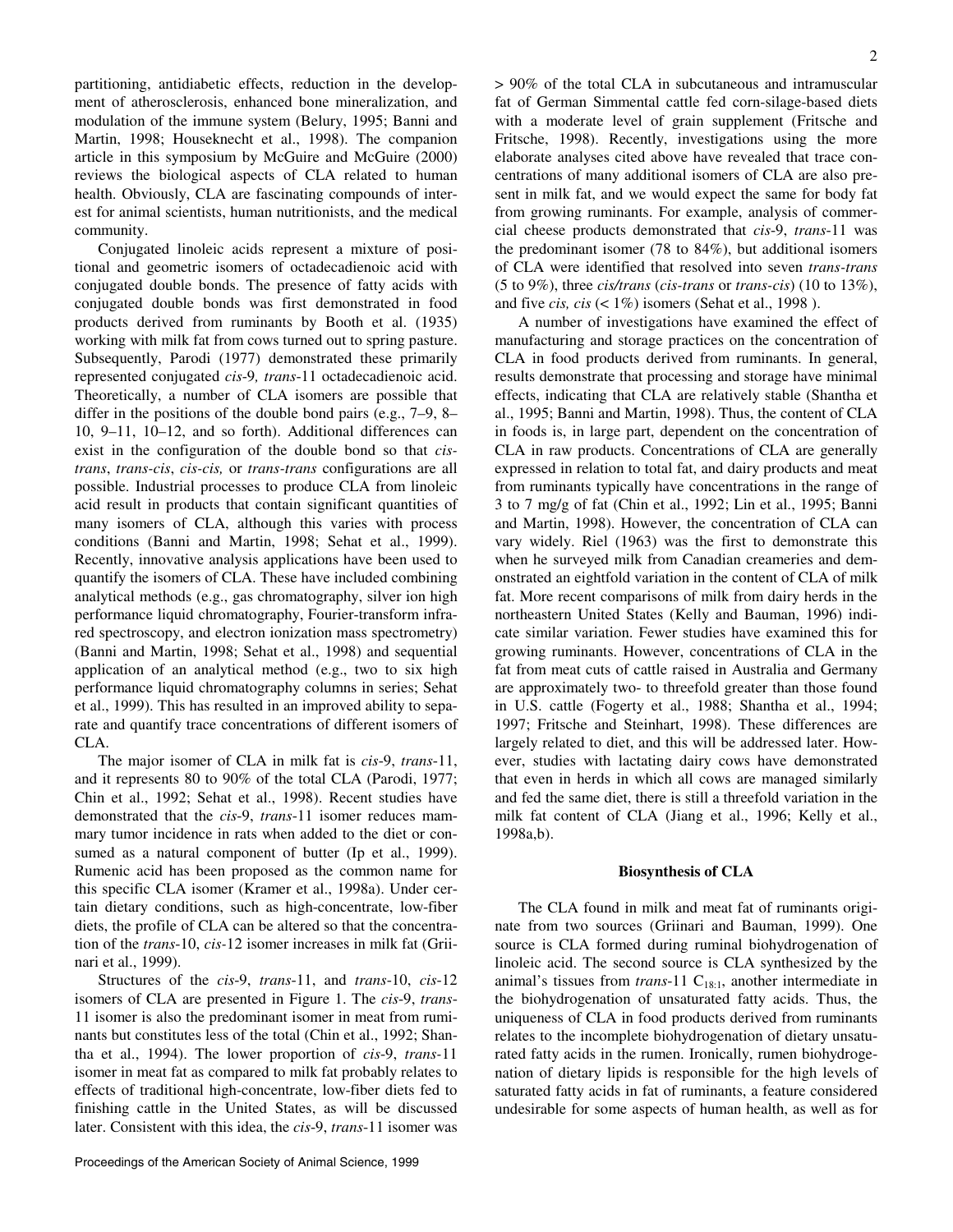ruminant fat containing CLA, fatty acids with many putative beneficial effects on human health.

### *Rumen Biohydrogenation*

The lipid composition of forages consists largely of glycolipids and phospholipids, and the major fatty acids are the unsaturated fatty acids linolenic  $(C_{18:3})$  and linoleic  $(C_{18:2})$ acid. In contrast, the lipid composition of seed oils used in concentrate feedstuffs is predominantly triglycerides containing linoleic and oleic acid ( $cis$ -9 C<sub>18:1</sub>) as the predominant fatty acids. When consumed by ruminant animals, dietary lipids undergo two important transformations in the rumen (Dawson and Kemp, 1970; Keeney, 1970; Dawson et al., 1977). The initial transformation is hydrolysis of the ester linkages catalyzed by microbial lipases. This step is a prerequisite for the second transformation: biohydrogenation of the unsaturated fatty acids.

Bacteria are largely responsible for biohydrogenation of unsaturated fatty acids in the rumen; protozoa seem to be of only minor importance (Harfoot and Hazlewood, 1988). For a number of years, the only bacterium known to be capable of biohydrogenation was *Butyrivibrio fibrisolvens* (Kepler et al., 1966). However, as research efforts expanded a diverse range of rumen bacteria have been isolated that have the capacity to biohydrogenate unsaturated fatty acids (see review by Harfoot and Hazlewood [1988]). Biohydrogenation of unsaturated fatty acids involves several biochemical steps. Investigations with pure cultures suggest that no single species of rumen bacteria catalyzes the complete biohydrogenation sequence. Kemp and Lander (1984) divided bacteria into two groups based on the reactions and end products of biohydrogenation. Group A bacteria were able to hydrogenate linoleic acid and  $\alpha$ -linolenic acid, *trans*-11 C<sub>18:1</sub> being their major end product. Group B bacteria utilized *trans*-11 C<sub>18:1</sub> as one of the main substrates with stearic acid being the end product. A listing of the bacteria species in Groups A and B is provided in the review by Harfoot and Hazlewood (1988).

The biohydrogenation sequence of linoleic acid is presented in Figure 2. Isomerization of the *cis*-12 double bond represents the initial step during biohydrogenation of fatty acids containing a *cis-*9, *cis-*12 double bond system. The isomerase reaction is unusual because it has no cofactor requirement and occurs in the middle of a long hydrocarbon chain remote from any activating functional groups. Linoleate isomerase (EC 5.2.1.5) is the enzyme responsible for forming conjugated double bonds from the *cis*-9, *cis-*12 double bond structure of linoleic as well as  $\alpha$ - and γ-linolenic acids. It has been partially purified, and its kinetic properties have been characterized in a limited number of bacterial species (Kepler and Tove, 1967; Kepler et al., 1970; Yokoyama and Davis, 1971; Kemp et al., 1984). The enzyme is bound to the bacterial cell membrane and demonstrates an absolute substrate requirement for a *cis*-9, *cis*-12 diene system and a free carboxyl group.

The second reaction is a reduction in which *cis*-9, *trans*-11 CLA is converted to *trans*-11  $C_{18:1}$  (Figure 2). In vitro studies using labeled linoleic acid cultured with rumen contents demonstrated that isomerization of the *cis*-12 double bond was followed by rapid conversion of *cis*-9, *trans*-11 CLA to *trans*-11 octadecenoic acid. Hydrogenation of the *trans*-11 monoene occurred less rapidly, and therefore it increased in concentration (Tanaka and Shigeno, 1976; Singh and Hawke, 1979). Similar results were obtained in time course studies of linoleic acid biohydrogenation (Harfoot et al., 1973b; Kellens et al., 1986). Therefore, *trans*-11 C<sub>18:1</sub> reduction seems to be rate-limiting in the biohydrogenation sequence of unsaturated  $C_{18}$  fatty acids. As a consequence, this penultimate biohydrogenation intermediate accumulates in the rumen (Keeney, 1970) and is, therefore, more available for absorption (Figure 2).

Similar to biohydrogenation of linoleic acid, biohydrogenation of linolenic acid begins with an isomerization followed by a sequence of reductions and terminates with the formation of stearic acid. The predominant  $C_{18:3}$  fatty acid in feedstuffs is α-linolenic acid (*cis*-9, *cis*-12, *cis-*15 octadecatrienoic acid). Rumen biohydrogenation of α-linolenic acid produces *cis*-9, *trans*-11, *cis-*15 conjugated octadecatrienoic acid as the predominant initial isomerization product, and this is followed by reduction of the *cis-*double bonds. As a consequence, *trans*-11 octadecenoic acid is a common intermediate in the biohydrogenation of both  $\alpha$ -linolenic acid and linoleic acid. In addition, biohydrogenation of γ-linolenic acid, *cis*-6, *cis*-9, *cis-*12 octadecatrienoic acid, also results in formation of *trans*-11 C<sub>18:1</sub> (see reviews by Harfoot and Hazelwood [1988] and Griinari and Bauman [1999]).

Decreased rumen pH often results in bacterial population shifts and consequent changes in the pattern of fermentation end products (Van Soest, 1994). Leat et al. (1977) provided evidence showing that changes in rumen bacteria populations are associated with modifications in the biohydrogenation pathways consistent with the altered *trans*-octadecenoic acid profile found in ruminal digesta and tissue lipids. In addition, Griinari et. al. (1998) demonstrated that an altered rumen environment induced by feeding high-concentrate, low-fiber diets is associated with a change in the *trans*-octadecenoic acid profile of milk fat. During this situation, *trans*-10 octadecenoic acid replaced *trans*-11  $C_{18:1}$  as the predominant *trans* C<sub>18:1</sub> isomer in milk fat. Putative pathways for the production of *trans*-10 octadecenoic acid have been proposed (Griinari and Bauman, 1999), and these involve a specific *cis*-9, *trans*-10 isomerase in rumen bacteria with the formation of *trans*-10, *cis*-12 conjugated double bond structure as the first intermediate. Further evidence in support of a specific bacterial *cis*-9, *trans*-10 isomerase is provided by observations that low-fiber diets increase the proportion of *trans*-10, *cis-*12 CLA isomer in milk fat (Griinari et al., 1999). *Trans*-10, *cis-*12 CLA has also been observed as one of the three major isomers of CLA in rumen digesta obtained from continuous flow-through fermenters (Fellner et al., 1997).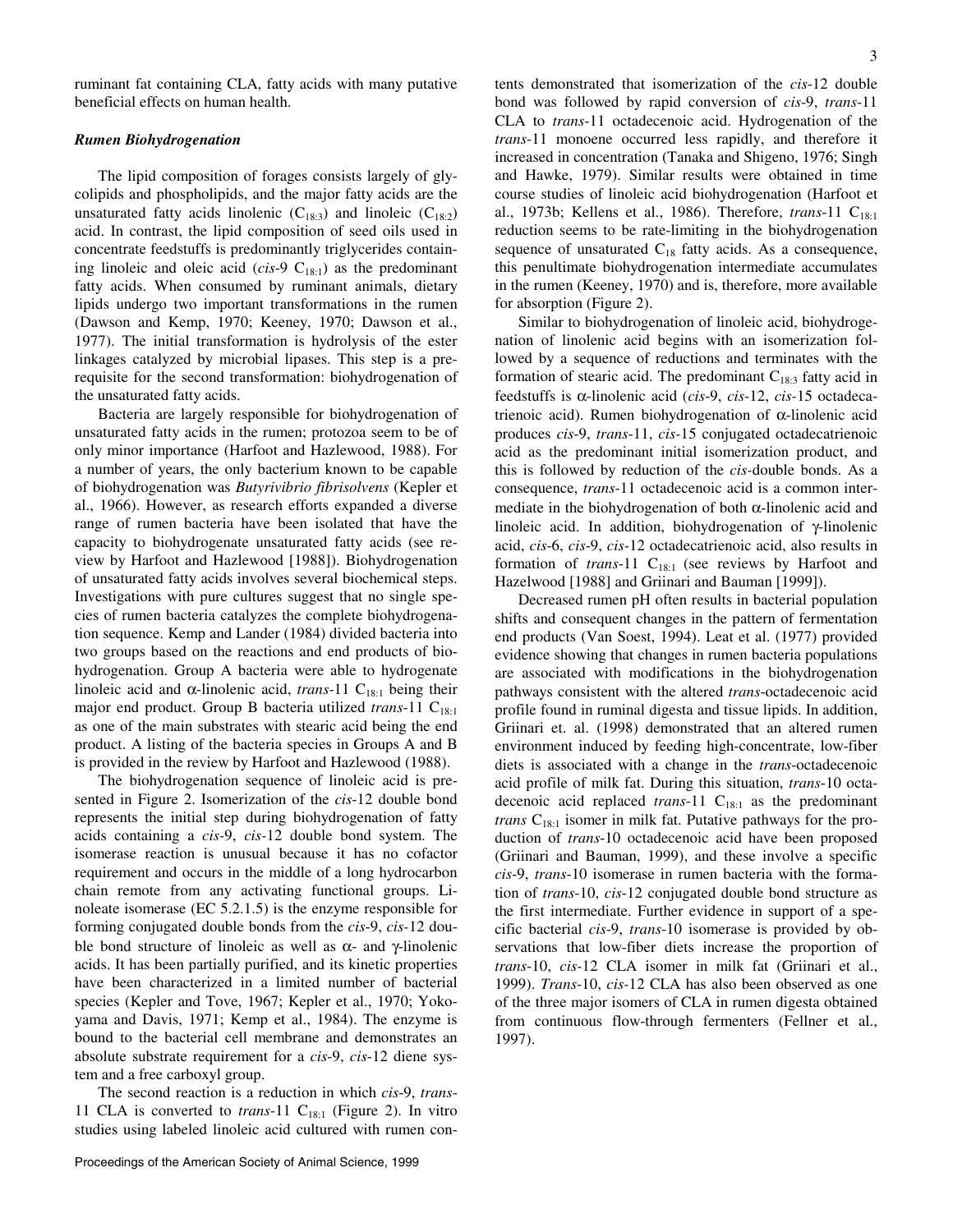# *Tissue Synthesis of CLA*

A close linear relationship between milk fat *trans*octadecenoic acids and conjugated dienoic fatty acids was first observed in Canadian butter samples based on differential infrared spectroscopy (Bartlett and Chapman, 1961). Subsequent work demonstrated that it was the *trans*-11  $C_{18:1}$ isomer that was linearly related to *cis*-9, *trans*-11 CLA concentrations in milk fat, and this relationship was observed across a wide range of diets (Jiang et al., 1996; Jahreis et al., 1997; Precht and Molkentin, 1997; Griinari and Bauman, 1999). This relationship has been generally attributed to a common source for these two fatty acids as intermediates in ruminal biohydrogenation.

The close relationship between *trans*-11 C<sub>18:1</sub> and *cis-*9, *trans*-11 CLA in milk fat is also consistent with a precursorproduct relationship. Based on this and the kinetics of rumen biohydrogenation that would lead to  $trans-11$  C<sub>18:1</sub> being available for absorption (see previous section), we proposed that a portion of the CLA in ruminant fat was of endogenous origin (Griinari et al., 1997). We hypothesized endogenous *cis-*9, *trans*-11 CLA would originate from the desaturation of *trans*-11  $C_{18:1}$  by  $\Delta^9$ -desaturase, and we examined this in a series of studies. In the first experiment we supplied substrate for the reaction by abomasally infusing *trans*-11  $C_{18+1}$  (12.5) g/d) (Corl et al., 1998). At the end of the 3-d infusion period, content of CLA in milk fat had increased over 40%, indicating that lactating cows have the ability to endogenously synthesize CLA. To quantify the relative importance of desaturase in CLA production, we abomasally infused sterculic acid, a very potent, specific inhibitor of  $\Delta^9$ -desaturase (Corl et al., 1999). Results demonstrated that sterculic acid caused a dramatic reduction in milk fat content of *cis*-9, *trans*-11 CLA (Figure 3). When the lack of complete desaturase inhibition is considered, it is clear that endogenous synthesis via  $\Delta^9$ -desaturase represents the predominant source of CLA in milk fat. We predict endogenous synthesis of *cis*-9, *trans*-11 CLA will also be the major source of CLA in body fat of ruminants.

The desaturase system is a multienzyme complex that includes NADH-cytochrome  $b_5$  reductase, cytochrome  $b_5$ , acyl-CoA synthase, and the terminal  $\Delta^9$ -desaturase (Figure 4). The ∆9 -desaturase reaction introduces a *cis*-double bond between carbons 9 and 10 of fatty acids. Stearoyl-CoA and palmitoyl-CoA are the major substrates for  $\Delta^9$ -desaturase, and the fatty acid products of this reaction are important components of phospholipids and triglycerides, particularly for maintenance of membrane fluidity. However, a wide range of saturated and unsaturated acyl CoA can serve as substrates, including *trans*-11 octadecenoic acid (Enoch et al., 1976; Mahfouz et al., 1980, Pollard et al., 1980). In addition to *cis*-9, *trans*-11 CLA, the presence of other *cis*-9, *trans*-n octadecadienoic acids in milk fat also supports a role for an active  $\Delta^9$ desaturase. Recently, Yurawecz et al. (1998) identified a new CLA isomer, *trans-*7, *cis*-9 octadecadienoic acid, and Ulberth and Henninger (1994) identified *cis*-9, *trans*-13 octadecadienoic acid in milk fat.

There are species differences in the tissue distribution of  $\Delta^9$ -desaturase. For rodents, concentrations of mRNA and enzyme activity are greatest in liver (see reviews by Ntambi [1995] and Tocher et al. [1998]). In contrast, growing sheep and cattle have substantially greater  $\Delta^9$ -desaturase in adipose tissue, as indicated by mRNA abundance and enzyme activity (Wahle, 1974; St. John et al., 1991; Chang et al., 1992; Cameron et al., 1994; Page et al., 1997). Thus, adipose tissue seems to be a major site of endogenous synthesis of *cis*-9, *trans-*11 CLA in growing ruminants. The mammary gland is the apparent site of endogenous synthesis of *cis*-9, *trans*-11 CLA for lactating ruminants, based on the activity of  $\Delta^9$ desaturase (Bickerstaffe and Annison, 1970; Kinsella, 1972). In vivo results are also consistent with the lactating mammary gland being of primary importance in endogenous synthesis of *cis*-9, *trans*-11 CLA during lactation. Bickerstaffe and Johnson (1972) demonstrated that intravenous infusion of sterculic acid resulted in a marked decrease in the oleic acid:stearic acid ratio in milk fat but only minimal differences in plasma fatty acid composition in lactating goats. Because circulating sterculic acid would inhibit  $\Delta^9$ -desaturase in all organs, the authors concluded that the mammary gland must be the major site of desaturation for fatty acids found in milk fat.

Investigations of  $\Delta^9$ -desaturase have predominantly involved the hepatic enzyme in rats. Results demonstrate that mRNA expression and enzyme activity are responsive to changes in diets, hormonal balance, and physiological state (see reviews by Ntambi [1995] and Tocher et al. [1998]). Similar studies with  $\Delta^9$ -desaturase in ruminants are limited. Martin et al. (1999) characterized the ontogeny of gene expression for the enzyme in adipose tissue of growing cattle. Ward et al. (1998) determined tissue-specific changes in mRNA abundance of  $\Delta^9$ -desaturase in sheep at different physiological states and observed a decrease in mRNA abundance in adipose tissue and an increase in mammary tissue with the onset of lactation. Ward et al. (1998) also demonstrated that insulin regulated  $\Delta^9$ -desaturase gene expression in sheep adipose tissue explants.

#### **Factors Affecting CLA Content of Ruminant Fats**

The content of CLA in fat from ruminant-derived food products will be dependent on the ruminal production of both CLA and *trans*-11 C<sub>18:1</sub> and the tissue activity of  $\Delta^9$ desaturase. Most studies examining the content of CLA in ruminant lipids have used lactating dairy cows. However, we anticipate that factors affecting the CLA in milk fat would similarly affect the content of CLA in body lipids of growing and lactating ruminants.

# *Dietary Factors*

The substantial variation in content of CLA in milk fat between herds discussed earlier suggests that diet has a major influence. Many dietary factors are known to affect CLA in milk fat; these are presented in Table 1, where they are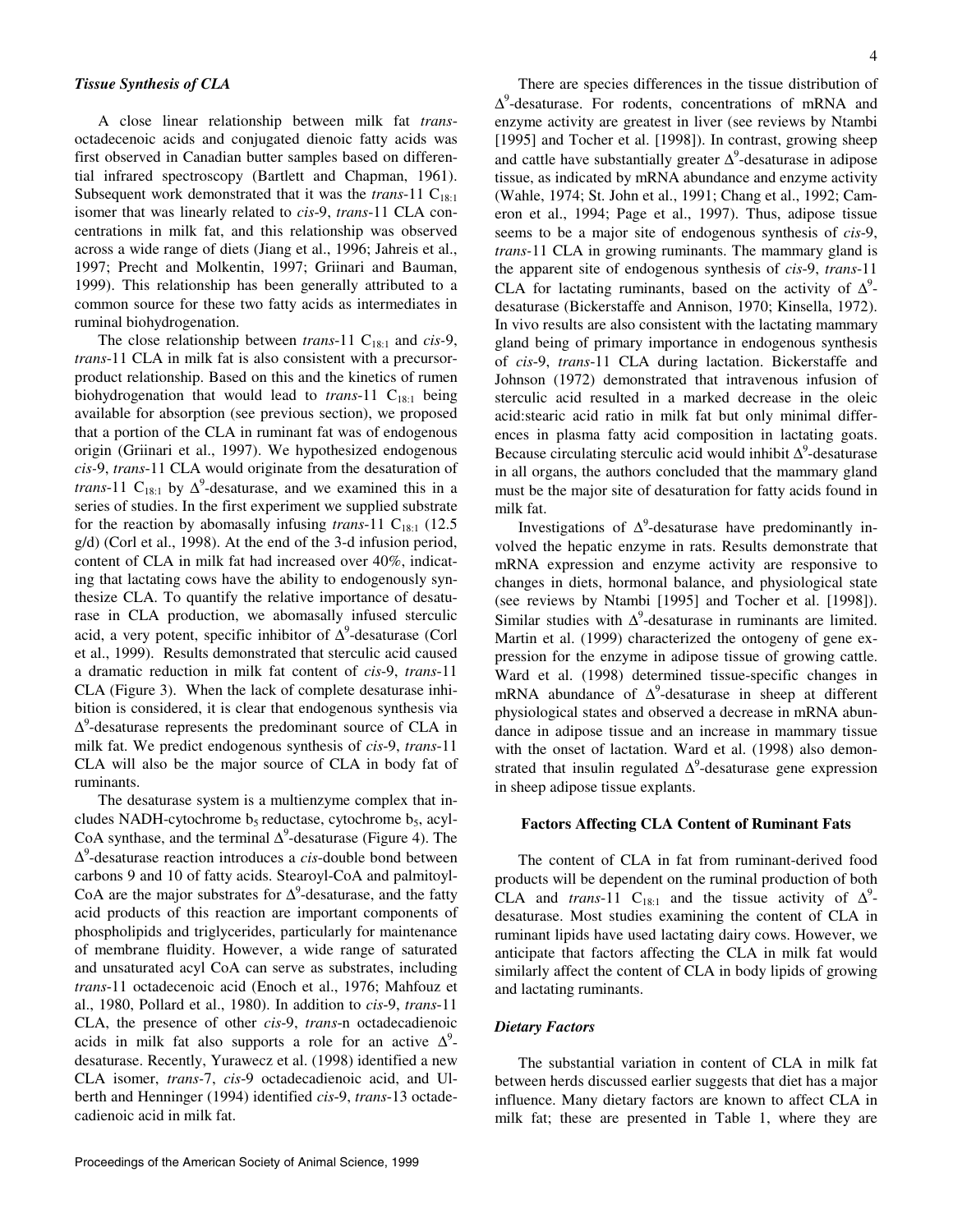grouped into categories relative to the potential mechanism by which they may act. The first category includes dietary factors that provide lipid substrate for the production of CLA or *trans*-11  $C_{18:1}$  in the rumen. The second grouping consists of dietary factors that alter the rumen environment, thereby affecting the bacteria involved in rumen biohydrogenation. The third group includes dietary factors that may involve a combination of lipid substrate and modification of the rumen population of bacteria.

Dietary addition of plant oils results in substantial increases in milk fat concentration of CLA (Table 1). Plant oils have included sunflower, soybean, corn, canola, linseed, and peanut. However, feeding grain and silage harvested from high-oil varieties of corn has minimal effect on the concentration of CLA in milk fat (Table 1). In general, plant oils high in linoleic acid give the greatest response (Kelly et al., 1998a), and there is a clear dose-dependent increase in milk fat content of CLA (Table 1). Harfoot et al. (1973a) reported that high levels of linoleic acid irreversibly inhibit the hydrogenation of *trans*-11 octadecenoic acid, and this would result in additional substrate for endogenous synthesis of *cis*-9, *trans*-11 CLA (Figure 2). In vitro rumen culture studies have also demonstrated that increased levels of linoleic acid result in an unusual pattern of biohydrogenation whereby *trans*- $C_{18:1}$  acid, rather than stearate, is the major end product (Polan et al., 1964; Harfoot et al., 1973a). This suggests effects on the "Group B" bacteria involved in biohydrogenation (Harfoot and Hazlewood, 1988), and the mechanism has been attributed to linoleic acid acting as a competitive inhibitor for the biohydrogenation of the monoenoic acid (Polan et al., 1964).

Plant oils are not normally included in ruminant diets because they produce inhibitory effects on rumen microbial growth (Jenkins, 1993). A method to minimize this effect is to feed Ca salts of the fatty acids so that most of the fatty acids bypass the rumen and only a portion are biohydrogenated (Table 1). Another method is to feed full-fat seeds. However, studies have demonstrated that feeding raw seeds has no effect on the milk fat concentration of CLA (Table 1), suggesting that the polyunsaturated fatty acids in the intact seeds are relatively unavailable to the rumen bacteria. In contrast, substantial increases in milk fat concentration of CLA occur when the diet supplement contains full-fat seeds that have been processed. These investigations have included rapeseeds, soybeans, and cottonseeds, and the processed seeds have been ground, roasted, micronized, flaked, and extruded (Table 1).

Increases in milk fat concentration of CLA are also observed with dietary addition of fish oils or fish meal (Table 1). Furthermore, fish oils seem to produce a larger increase in milk fat CLA than an equal amount of plant oils (Chouinard et al., 1998a). Although the rumen biohydrogenation of the long-chain polyunsaturated fatty acids in fish oil is not well understood (Harfoot and Hazelwood, 1988), neither CLA nor *trans-*11 octadecenoic acid seem to be intermediates. It may be that the inhibitory effect of fish oil on ruminal biohydrogenation of *trans*-octadecadienoic acid is similar to the inhibitory effect of high levels of linoleic acid cited earlier. Consistent with this, Chilliard et al. (1999) demonstrated that the feeding of fish oil results in increased ruminal production of *trans-*11 octadecenoic acid. The inhibitory effect could involve inhibition of the growth or a specific inhibition of the reductases of bacteria that reduce octadecenoic acid.

Changes in the rumen bacterial population are often the result of decreased pH, as indicated by increased propionate production (Van Soest, 1994). Associated with these changes, a high-concentrate, low-fiber diet increases the rumen production and milk fat content of *trans-*octadecenoic acids (Kalscheur et al., 1997; Griinari et al., 1998). Consistent with this hypothesis, addition of buffer to a low-fiber diet increased rumen pH and decreased production of *trans*octadecenoic acids (Kalscheur et al., 1997). However, it is difficult to distinguish between the amount of lipid substrate and rumen pH effects on biohydrogenation. For example, decreasing the dietary forage:concentrate ratio from 50:50 to 20:80 has resulted in both an increase (Chouinard et al., 1998b) and a decrease (Griinari et al., 1998) in the concentration of CLA in milk fat. To illustrate this, Griinari et. al (1998) fed a diet that resulted in lowered rumen pH while maintaining a constant dietary lipid content. Results demonstrated that total *trans* fatty acid production was unchanged, but the profile of *trans* fatty acids was altered such that *trans*-10 C18:1 became the predominant *trans-*C18:1 isomer. This shift in *trans*-C<sub>18:1</sub> profile was also observed when a lowfiber, high-oil diet was fed; a decrease in milk fat content of CLA was associated with a decrease in the proportion of *trans*-11 C<sub>18:1</sub> and an increase in the percentage of *trans*-10  $C_{18:1}$  (Griinari et al., 1999).

The effects of pasture on milk fat concentration of CLA have been described in a number of studies (Table 1). Generally, pasture feeding increases milk fat content of CLA compared to feeding either a total mixed ration with a similar lipid content or conserved forages. The lipids in pasture forages consist mainly of glycolipids and phospholipids, which are only 2% of the dietary dry matter (Van Soest, 1994). In vitro studies with rumen cultures suggest that glycolipids are hydrolyzed and hydrogenated similarly to triglycerides (Dawson et al., 1974, 1977; Singh and Hawke, 1979). Forage maturity also seems to be an important factor affecting milk fat content of CLA (Table 1). Diets containing forage at the early growth stage resulted in increased milk fat CLA compared to diets that included late-growth or secondcutting forage (Chouinard et al., 1998b). However, forage lipid content and composition seems only to partly explain observed differences in milk fat content of CLA. Synergistic effects between lipid substrate and other pasture components may also alter rumen biohydrogenation.

Alterations in feed intake have had variable effects on milk fat content of CLA. Restricting feed intake by approximately 30% resulted in milk fat concentration of CLA being increased in one study (Jiang et al., 1996) and decreased in another (Stanton et al., 1997). Timmen and Patton (1988) more severely restricted feed intake and observed that the concentration of CLA in milk fat more than doubled. Alterations in feed intake would obviously affect substrate supply and change the rumen environment. Both of these factors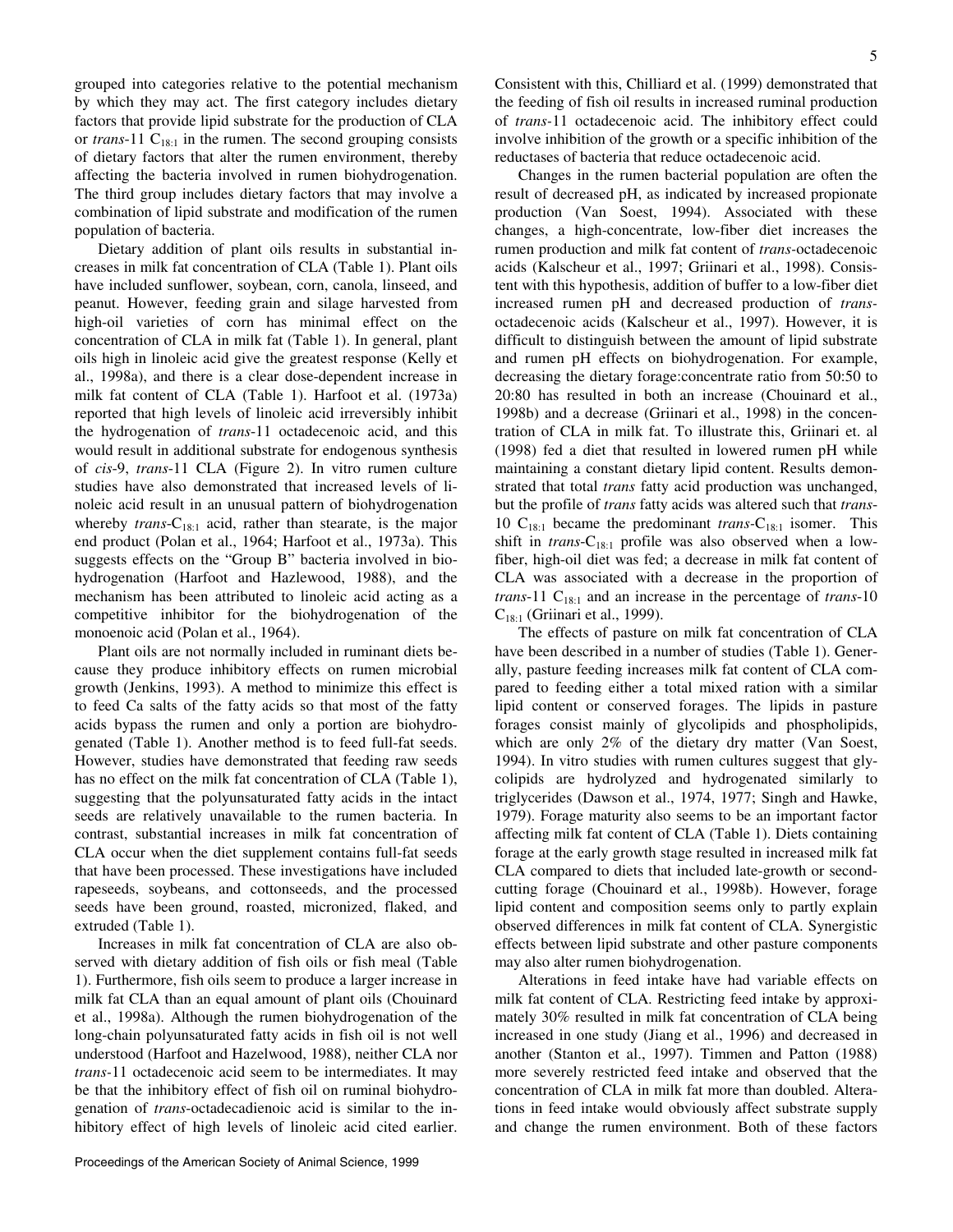would contribute to a change in the ruminal biohydrogenation process. In addition, underfeeding would increase the supply of CLA and  $trans-11$  C<sub>18:1</sub> from mobilized body fat stores, and the magnitude of this increase would relate to the extent of the negative energy balance.

Ionophores inhibit the growth of Gram-positive bacteria. Several of the Gram-positive bacteria are involved in rumen biohydrogenation, including *Butyrivibrio fibrisolvens*. Using a continuous flow-through rumen fermentor, Fellner et al. (1997) observed that addition of ionophores inhibited linoleic acid biohydrogenation, resulting in decreased stearic acid and increased monounsaturated  $C_{18:1}$  concentrations in ruminal contents. However, including ionophores in dairy cattle diets have given variable results on milk fat concentration of CLA. Sauer et al. (1998) reported an increase, whereas both Dhiman et al. (1996) and Chouinard et al. (1998b) observed no effect on milk fat concentration of CLA in cows receiving monensin. Differences may relate to ruminal adaptations in which ionophore-resistant species replace ionophore-sensitive bacteria responsible for ruminal biohydrogenation. In addition, variable levels of dietary polyunsaturated fatty acids may explain differences, although these data were not reported. In this case, bacterial populations involved in biohydrogenation may be altered, but substrate supply may be inadequate to allow the change in biohydrogenation to be expressed.

#### *CLA Supplements and Lipid Metabolism*

The milk fat and body fat content of CLA can also be increased by dietary supplements of CLA (Table 1). To date studies have involved lactating dairy cows and in initial investigations the supplement has been abomasally infused as an experimental means to by-pass rumen fermentation processes (Loor and Herbein, 1998; Chouinard et al., 1999a,b). However, technologies exist to protect supplements from alterations by rumen bacteria (Doreau et al. 1997), and this was successfully done for CLA in a recent study with lactating dairy cows (Giesy et al., 1999). Investigations with lactating cows have established that dietary supplements of CLA result in dose-related increases in the concentration of CLA in milk fat. Supplements have contained a number of CLA isomers, primarily consisting of *cis/trans* 8,10, *cis/trans* 9,11, *cis/trans* 10,12, and *cis/trans* 11,13, and results demonstrated that all isomers of CLA were transferred to milk fat (Chouinard et al., 1999a; 1999b).

Administration of supplements of CLA to lactating dairy cows also caused a dramatic reduction in the content and yield of milk fat (Loor and Herbein, 1998; Chouinard et al., 1999a,b; Giesy et al., 1999). This is illustrated in Figure 5, which demonstrates that abomasal infusion of a supplement that contained approximately 60% CLA caused a greater than 50% reduction in milk fat content across all doses. Effects are specific for milk fat; little or no changes occurred in yield of milk or other milk components. Earlier studies with lactating rats fed a supplement of CLA gave no indication of a reduction in milk fat secretion as indicated by growth rates of the nursing pups (Chin et al., 1994). However, in more recent

work dietary supplements of CLA resulted in decreased milk fat content of nursing women (Masters et al., 1999) and lactating sows (R. J. Harrell and D. E. Bauman, unpublished observations).

Supplements of CLA have also been shown to markedly alter lipid metabolism in several species of growing animals, but in this case it involves adipose tissue. Body composition changes, specifically reduced fat, have been reported in mice (Park et al., 1997; DeLany et al., 1999) and pigs (Dugan et al., 1997; Ostrowska et al., 1999). Generally, the dose of CLA was .5 to 2.0% of the diet and most studies measured changes in whole-body fat percentage or fat content of specific organs. However, Ostrowska et al. (1999) determined that rates of fat accretion in growing pigs were decreased linearly with increasing dietary levels of CLA; a 31% reduction in lipid accretion was observed at the greatest dose of CLA (Figure 6).

A number of dietary situations, such as high-concentrate, low-fiber diets or increasing intake of plant oils, cause a reduction in milk fat secretion in dairy cows. This is generally referred to as milk fat depression (**MFD**), and several theories have been proposed and subsequently proven inadequate to explain the mechanism(s) (Davis and Brown, 1970; Erdman 1996). However, one theory of current interest is that the mechanism may involve an inhibition of milk fat synthesis by specific fatty acid intermediates produced in the ruminal biohydrogenation of polyunsaturated fatty acids. This idea was proposed almost 30 yr ago (Davis and Brown, 1970), and it has been supported by observations of MFD when lactating cows received abomasal infusions of partially hydrogenated vegetable oils (Selner and Schultz, 1980; Erdman, 1996). Across a number of studies the reduction in milk fat percentage was closely related to an increase in the *trans*-C<sub>18:1</sub> fatty acids in milk fat (Erdman 1996; Griinari et al., 1998). However, detailed analysis of the *trans* fatty acid isomers revealed the reduction in milk fat was specifically related to an increase in *trans*-10  $C_{18:1}$ , and we proposed that dietary-induced MFD was caused by *trans*-10 C<sub>18:1</sub> or related metabolites (Griinari et al., 1998). More recent studies have shown that increases in the milk fat content of *trans*-10, *cis*-12 CLA also closely parallel the dietary-induced MFD (Griinari et al., 1999).

Based on the above observations with dietary-induced MFD, we hypothesized that the *trans*-10, *cis*-12 isomer was responsible for the reduction in milk fat observed with dietary supplements of CLA. We obtained relatively pure isomers and examined the effects of *trans*-10, *cis*-12 CLA and *cis*-9, *trans*-11 CLA independent of each other. Effects were specific for milk fat, and after 4 d of abomasal infusion of *trans*-10, *cis*-12 CLA the milk fat percentage and yield were reduced 42 and 44%, respectively. In contrast, infusion of a similar amount of *cis*-9, *trans*-11 CLA had no effect on milk fat (Baumgard et al., 2000). The amount of CLA infused represented approximately .05% of the daily dry matter intake. Based on other studies in which various isomer enrichments of CLA were infused, *cis/trans* 8,10 may also be able to inhibit milk fat synthesis (Chouinard et al., 1999b). It is apparent that isomers of CLA or their metabolites containing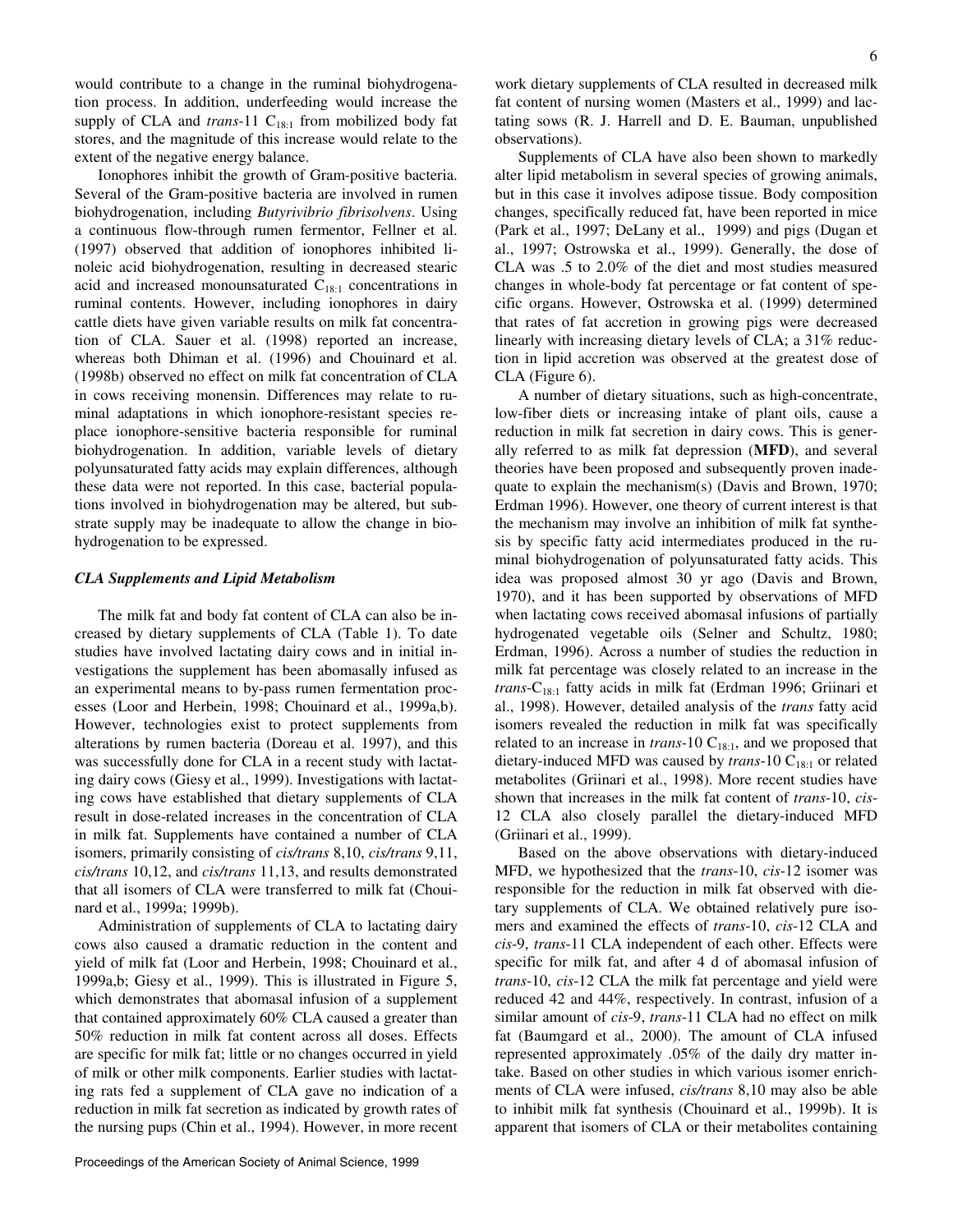a double bond at the 10 position have inhibitory effects on milk fat synthesis. A recent study by Park et al. (1999) demonstrated that dietary addition of *trans*-10, *cis*-12 CLA caused a reduction in body fat in growing mice, whereas *cis*-9, *trans*-11 CLA had little or no effect. Thus, the same CLA isomer that caused a reduction in milk fat synthesis may also be the CLA isomer that caused reductions in body fat in different species of growing animals.

Mechanisms by which CLA inhibit milk fat synthesis have not been clearly delineated. Milk fat contains fatty acids derived from de novo synthesis by the mammary gland  $(C_{4:0}$ to  $C_{14:0}$  plus a portion of  $C_{16:0}$  and from mammary uptake of preformed fatty acids (a portion of  $C_{16:0}$  and all longer chain fatty acids). On a molar basis, approximately 80% of the reduction in milk yield of fatty acids was accounted for by the reduction in de novo synthesized fatty acids when cows received a mixture of CLA (Chouinard et al., 1999a) or the specific *trans*-10, *cis*-12 CLA isomer (Baumgard et al., 2000). An additional change in milk fat composition was a reduction in the fatty acids arising from  $\Delta^9$ -desaturase activity. The ratios of C<sub>14:1</sub> to C<sub>14:0</sub>, C<sub>16:1</sub> to C<sub>16:0</sub>, and *cis*-9 C<sub>18:1</sub> to  $C_{18:0}$  were all decreased when cows received CLA. These ratios represent a proxy for  $\Delta^9$ -desaturase activity, so it is evident that CLA, in particular the *trans*-10, *cis-*12 CLA isomer, decreases  $\Delta^9$ -desaturase activity. Thus, in dairy cows, changes in the milk fatty acid composition suggest that CLA causes an attenuation of the pathways of de novo lipogenesis and a reduction in  $\Delta^9$ -desaturase capacity. In lactating women and sows, the mechanism whereby CLA reduce milk fat secretion may also involve lipoprotein lipase and the use of preformed fatty acids, because this process is the major source of milk fat in these species. Therefore, the mechanism by which CLA reduce milk fat synthesis may be multifaceted, and it could even involve fatty acid esterification and triglyceride synthesis.

The mechanisms whereby CLA cause reduced body fat accretion in growing animals are also not clearly established. Effects could involve reduced de novo synthesis, reduced use of preformed fatty acids, increased rates of lipolysis, or some combination of these. There has been some support for each of these based on work with rodents and measurements involving enzyme activities, mRNA abundance, or cell culture results. However, there has been no consensus on the mechanism for effects of CLA on lipid metabolism, so perhaps the mechanism is multifaceted. Consistent with this, West et al. (1998) recently reported that carcass fat was reduced in CLA-treated mice fed either high-fat or high-carbohydrate diets. Lipid accretion in adipose tissue for animals fed the former diet would primarily involve the utilization of preformed fatty acids, whereas fat accretion for animals consuming the latter diet would be dependent on de novo fatty acid synthesis.

The *trans*-10, *cis*-12 isomer in supplements of CLA that is responsible for reduced milk fat synthesis in lactating animals and reduced body fat accretion in growing animals is also naturally produced by rumen bacteria under certain dietary situations. In the case of lactating cows these dietary

situations are known to be associated with MFD, and thus a role in lipid metabolism for the *trans*-10, *cis*-12 CLA isomer in supplements of CLA is consistent with its probable involvement in diet-induced reductions in milk fat synthesis by the mammary gland. However, body fat accretion is generally increased when MFD occurs in lactating cows, which seems inconsistent with the concept that the *trans-*10, *cis*-12 CLA isomer causes a reduced body fat accretion. Likewise, there are some paradoxes in the possible role of *trans*-10, *cis*-12 CLA in the reduction of body fat accretion in growing animals. Dietary conditions causing an increase in *trans*-10, *cis*-12 CLA are a high-grain, low-fiber diet such as that fed to cattle during the finishing period, yet the finishing period is when cattle typically have the greatest rate of body fat accretion and intramuscular fat deposition. Perhaps the above paradoxes relate to quantity of the *trans-*10, *cis-*12 CLA isomer. Consistent with this, the level of *trans*-10, *cis-*12 in fat from beef cattle in the finishing period was 1 mg/g of lipid (Dhiman et al., 1999b) and 17 mg/g of lipid in growing pigs fed a supplement of CLA at 1% of dietary dry matter (Kramer et al., 1998b). In terms of exogenous CLA, variation in CLA supplements makes comparisons difficult, but the amount of CLA required to inhibit milk fat synthesis in lactating cows seems to be substantially less than the amount required to reduce body fat synthesis in growing animals (Ostrowska et al., 1999; Baumgard et al., 2000). Developing an understanding of the mechanisms whereby CLA are able to elicit their diverse range of biological effects should clarify some of these issues and represents an exciting opportunity.

#### **Implications**

Food products from ruminants contain conjugated linoleic acids (CLA), which are fatty acids that have beneficial health effects as shown in research with animal models. The biosynthesis of CLA and dietary factors that cause variation in the content of CLA in ruminant fat have been identified. Thus, the opportunity exists to substantially increase the concentration of CLA in food products. There are many isomers of CLA in fat of ruminants, but *cis*-9, *trans*-11 is predominant. Research with animal models has demonstrated that this specific isomer has anticarcinogenic properties, and mammary tumors are reduced when butter containing a high concentration of CLA is fed. Under certain dietary conditions *trans*-10, *cis*-12 CLA increases in the rumen, and this isomer causes reduced milk fat synthesis (lactation) and body fat accretion (growth). Thus, consideration of functional foods containing CLA represents an exciting research area of potential importance in the production of food products derived from ruminants.

### **Literature Cited**

Allen, L. H. 1993. The Nutrition CRSP: What is the marginal malnutrition, and does it affect human function? Nutr. Rev. 51:255-267.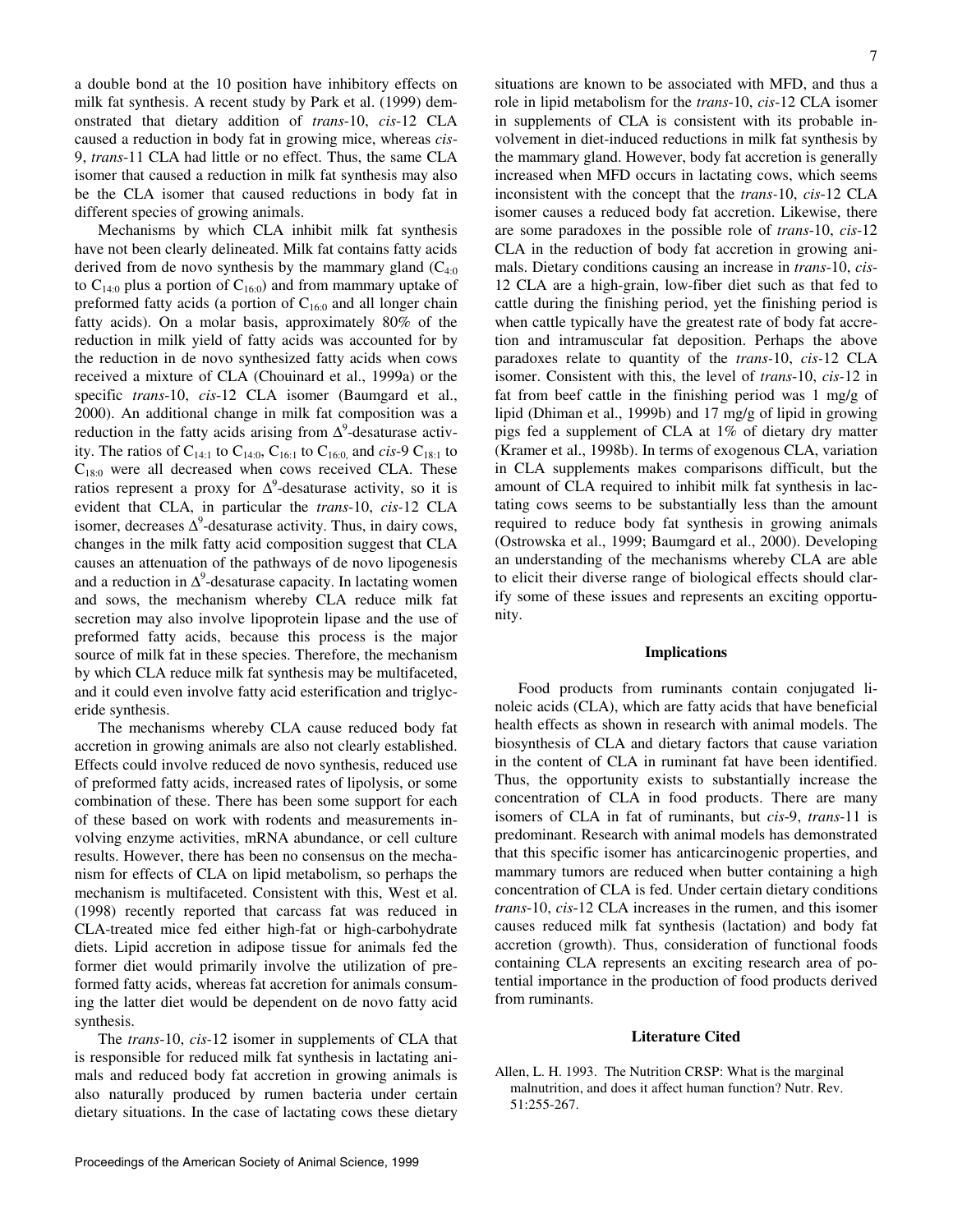Banni, S., and J. C. Martin. 1998. Conjugated linoleic acid and metabolites. In: J. J. Sebedio and W. W. Christie (Ed.) Trans Fatty Acids in Human Nutrition. pp 261-302. Oily Press, Dundee, Scotland.

Bartlett, J. C., and D. G. Chapman. 1961. Detection of hydrogenated fats in butter fat by measurement of *cis-trans* conjugated unsaturation. Agric. Food. Chem. 9:50-53.

Baumgard, L. H., B. A. Corl, D. A. Dwyer, A. Sæbø, and D. E. Bauman. 2000. Identification of the conjugated linoleic acid isomer that inhibits milk fat synthesis. Am. J. Physiol. 278:R179-R184.

Belury, M. A. 1995. Conjugated dienoic linoleate: A polyunsaturated fatty acid with unique chemoprotective properties. Nutr. Rev. 53:83-89.

Bickerstaffe, R., and E. F. Annison. 1970. The desaturase activity of goat and sow mammary tissue. Comp. Biochem. Physiol*.*  35:653-665.

Bickerstaffe, R., and A. R. Johnson. 1972. The effect of intravenous infusions of sterculic acid on milk fat synthesis. Br. J. Nutr*.* 27:561-570.

Booth, R. G., S. K. Kon, W. J. Dann, and T. Moore. 1935. A study of seasonal variation in butter fat. A seasonal spectroscopic variation in the fatty acid fraction. Biochem. J. 29:133-137.

Cameron, P. J., M. Rogers, J. Oman, S. G. May, D. K. Lunt, and S. B. Smith. 1994. Stearoyl coenzyme A desaturase enzyme activity and mRNA levels are not different in subcutaneous adipose tissue from Angus and American Wagyu steers. J. Anim. Sci. 72:2624-2628.

Chang, J. H. P., D. K. Lunt, and S. B. Smith. 1992. Fatty acid composition and fatty acid elongase and stearoyl-CoA desaturase activities in tissues of steers fed high oleate sunflower seed. J. Nutr*.* 122:2074-2080.

Chilliard, Y., J. M. Chardigny, J. Chabrot , A. Ollier, J. L. Sebedio, and M. Doreau. 1999. Effects of ruminal or postruminal fish oil supply on conjugated linoleic acid (CLA) content of cow milk fat. Proc. Nutr. Soc. 58:70A (Abstr.).

Chin, S. F., W. Liu, J. M. Storkson , Y. L. Ha, and M. W. Pariza. 1992. Dietary sources of conjugated dienoic isomers of linoleic acid, a newly recognized class of anticarcinogens. J. Food Compos. Anal. 5:185-197.

Chin, S. F., J. M. Storkson, K. J. Albright, M. E. Cook, and M. W. Pariza. 1994. Conjugated linoleic acid is a growth factor for rats as shown by enhanced weight gain and improved feed efficiency. J. Nutr. 124:2344-2349.

Chouinard, P. Y., L. Corneau, D. M. Barbano, L. E. Metzger, and D. E. Bauman. 1999a. Conjugated linoleic acids alter milk fatty acid composition and inhibit milk fat secretion in dairy cows. J. Nutr. 129:1579-1584.

Chouinard, P. Y., L. Corneau, D. E. Bauman, W. R. Butler, Y. Chilliard, and J. K. Drackley. 1998a. Conjugated linoleic acid content of milk from cows fed different sources of dietary fat. J. Dairy Sci. 81(Suppl. 1):233 (Abstr.).

Chouinard, P. Y., L. Corneau, M. L. Kelly, J. M. Griinari, and D. E. Bauman. 1998b. Effect of dietary manipulation on milk conjugated linoleic acid concentrations. J. Dairy Sci. 81(Suppl. 1):233 (Abstr.).

Chouinard, P. Y., L. Corneau, A. Sæbø, and D. E. Bauman. 1999b. Milk yield and composition during abomasal infusion of conjugated linoleic acids in dairy cows. J. Dairy Sci. 82:2737-2745.

Corl, B. A., P. Y. Chouinard, D. E. Bauman, D. A. Dwyer, J. M. Griinari, and K. V. Nurmela. 1998. Conjugated linoleic acid in milk fat of dairy cows originates in part by endogenous synthesis from trans-11 octadecenoic acid. J. Dairy. Sci. 81(Suppl. 1):233 (Abstr.).

- Davis, C. L., and R. E. Brown. 1970. Low-fat milk syndrome. In: A. T. Phillipson (Ed.) Physiology of Digestion and Metabolism in the Ruminant. pp 545-565. Oriel Press, Newcastle upon Tyne, U.K.
- Dawson, R. M. C., N. Hemington, D. Grime, D. Lander, and P. Kemp. 1974. Lipolysis and hydrogenation of galactolipids and the accumulation of phytanic acid in the rumen. Biochem. J*.* 144:169-171.

Dawson, R. M.C., N. Hemington, and G. P. Hazlewood. 1977. On the role of higher plant and microbial lipases in the ruminal hydrolysis of grass lipids. Br. J. Nutr. 38:225-232.

Dawson, R. M. C., and P. Kemp. 1970. Biohydrogenation of dietary fats in ruminants. In A. T. Phillipson (Ed.) Physiology of Digestion and Metabolism in the Ruminant. pp 504-518. Oriel Press, Newcastle upon Tyne, U.K.

DeLany, J. P., F. Blohm, A. A. Truett, J. A. Scimeca, and D. B. West. 1999. Conjugated linoleic acid rapidly reduces body fat content in mice without affecting energy intake. Am. J. Physiol. 276: R1172-R1179.

Dhiman, T. R., G. R. Anand, L. D. Satter, and M. Pariza. 1996. Conjugated linoleic acid content of milk from cows fed different diets. J. Dairy Sci. 79:(Suppl. 1):137 (Abstr.).

Dhiman, T. R., E. D. Helmink, D. J. McMahon, R. L., Fife, and M. W. Pariza. 1999a. Conjugated linoleic acid content of milk and cheese from cows fed extruded oilseeds. J. Dairy Sci. 82:412- 419.

Dhiman, T. R., K. C. Olson, I. S. MacQueen, and M. W. Pariza. 1999b. Conjugated linoleic acid content of meat from steers fed soybean oil. J. Dairy Sci. 82(Suppl. 1):84 (Abstr.).

Dhiman, T. R., L. D. Satter, M. W. Pariza, M. P. Galli, and K. Albright. 1997. Conjugated linoleic acid (CLA) content of milk from cows offered diets rich in linoleic and linolenic acid. J. Dairy Sci. 80:(Suppl. 1):184 (Abstr.).

Doreau, M., D. I. Demeyer, and C. J. Van Nevel. 1997. Transformations and effects of unsaturated fatty acids in the rumen. Consequences on milk fat secretion. In: R. A. S. Welch, D. J. W. Burns, D. R. Davis, A. I. Popay, and C. G. Prosser (Ed.) Milk Composition, Production and Biotechnology. pp 73-92. CAB International, Wallingford, U.K.

Dugan, M. E. R., J. L. Aalhus, A. L. Schaefer, and J. K. G. Kramer. 1997. The effect of conjugated linoleic acid on fat to lean repartitioning and feed conversion in pigs*.* Can. J. Anim. Sci. 77: 723- 725.

Enoch, H. G., A. Catala, and P. Strittmatter. 1976. Mechanism of rat liver microsomal stearyl-CoA desaturase. J. Biol. Chem*.* 251:5095-5103.

Erdman, R. 1996. Milk fat depression: Some new insights. Paper presented at the Tri-State Dairy Nutrition Conference, Fort Wayne, IN. pp 1-16.

Fellner, V., F. D. Sauer, and J. K. G. Kramer. 1997. Effect of nigericin, monensin, and tetronasin on biohydrogenation in continious flow-through ruminal fermenters. J. Dairy Sci. 80:921- 928.

Fogerty, A. C., G. L. Ford, and D. Svoronos. 1988. Octadeca-9,11-dienoic acid in foodstuffs and in the lipids of human blood and breast milk. Nutr. Rep. Int. 38:937-944.

Franklin, S. T., K. R. Martin, R. J. Baer, D. J. Schingoethe, and A. R. Hippen. 1999. Dietary marine algae (*Schizochytrium sp.*) increases concentrations of conjugated linoleic, docosahexaenoic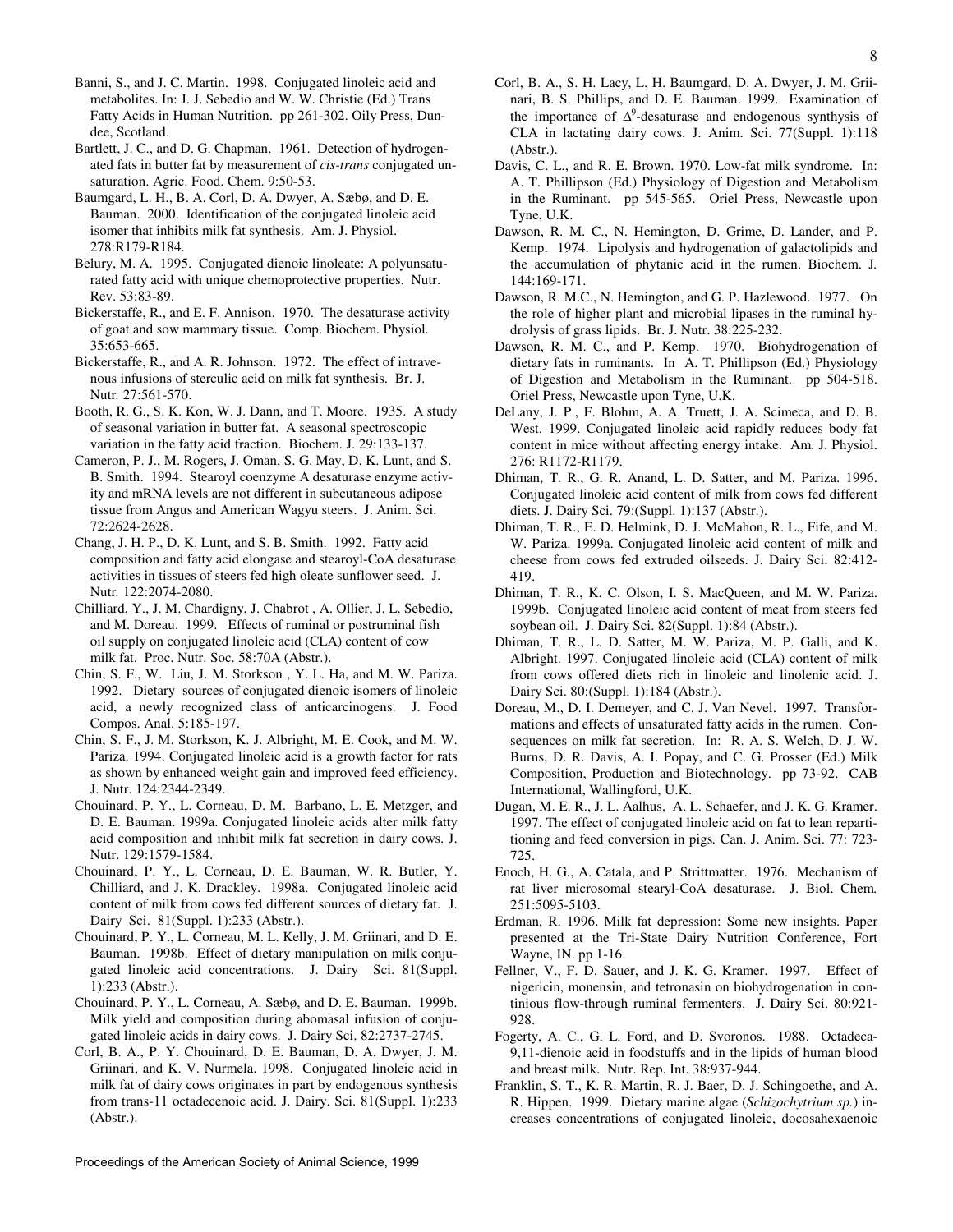and transvaccenic acids in milk of dairy cows. J. Nutr. 129:2048-2052.

- Fritsche, S., and J. Fritsche. 1998. Occurrence of conjugated linoleic acid isomers in beef*.* J. Am. Oil Chem. Soc. 75:1449- 1451.
- Fritsche, J., and H. Steinhart. 1998. Amounts of conjugated linoleic acid (CLA) in German foods and evaluation of daily intake. Z. Lebensm.-Unters.-Forsch. 206:77-82.
- Giesy, J. G., S. Viswanadha, T. W. Hanson, L. R. Falen, M. A. McGuire, C. H. Skarie, and A. Vinci. 1999. Effects of calcium salts of conjugated linoleic acid (CLA) on estimated energy balance in Holstein cows early in lactation. J. Dairy Sci. 82(Suppl. 1):74 (Abstr.).
- Griinari, J. M., and D. E. Bauman. 1999. Biosynthesis of conjugated linoleic acid and its incorporation into meat and milk in ruminants. In: M. P. Yurawecz, M. M. Mossoba, J. K. G. Kramer, M. W. Pariza, and G. J. Nelson (Ed.) Advances in Conjugated Linoleic Acid Research, Vol. 1. pp 180-200. AOCS Press, Champaign, IL.
- Griinari, J. M., P. Y. Chouinard, and D. E. Bauman. 1997. *Trans* fatty acid hypothesis of milk fat depression revised. In: Proc. Cornell Nutr. Conf., Ithaca, NY. pp 208-216.
- Griinari, J. M., B. A. Corl, S. H. Lacy, P. Y. Chouinard, K. V. V. Nurmela, and D. E. Bauman. 2000. Conjugated linoleic acid is synthesized endogenously in lactating dairy cows by  $\Delta^9$ desaturase. J. Nutr. 130 (In press).
- Griinari, J. M., D. A. Dwyer, M. A. McGuire, D. E. Bauman, D. L. Palmquist, and K. V. V. Nurmela. 1998. *Trans*-octadecenoic acids and milk fat depression in lactating dairy cows. J. Dairy Sci. 81: 1251-1261.
- Griinari, J. M., K. Nurmela, D. A. Dwyer, D. M. Barbano, and D. E. Bauman. 1999. Variation of milk fat concentration of conjugated linoleic acid and milk fat percentage is associated with a change in ruminal biohydrogenation. J. Anim. Sci. 77(Suppl. 1):117-118 (Abstr.).
- Ha, Y. L., N. K. Grimm, and M. W. Pariza. 1987. Anticarcinogens from fried ground beef: heat-altered derivatives of linoleic acid. Carcinogenesis 8:1881-1887.
- Harfoot, C. G., and G. P. Hazlewood. 1988. Lipid metabolism in the rumen. In: P.N. Hobson (Ed.) The Rumen Microbial Ecosystem. pp 285-322. Elsevier Applied Science Publishers, London.
- Harfoot, C. G., R. C. Noble, and J. H. Moore. 1973a. Factors influencing the extent of biohydrogenation of linoleic acid by rumen micro-organisms *in vitro*. J. Sci. Food Agric. 24:961-970.
- Harfoot, C. G., R. C. Noble, and J. H. Moore. 1973b. Food particles as a site of biohydrogenation of unsaturated fatty acids in the rumen. Biochem. J*.* 132:829-832.
- Houseknecht, K. L., J. P. Vanden Heuvel, S. Y. Moya-Camarena, C. P. Portocarrero, L. W. Peck, K. P. Nickel, and M.A. Belury. 1998. Dietary conjugated linoleic acid normalizes impaired glucose tolerance in the Zucker diabetic fatty *fa/fa* rat. Biochem. Biophys. Res. Commun. 244:678-682.
- Ip, C., S. Banni, E. Angioni, G. Carta, J. McGinley, H. J. Thompson, D. Barbano, and D. Bauman. 1999. Conjugated linoleic acid-enriched butter alters mammary gland morphogenesis and reduces cancer risk in rats. J. Nutr. 129:2135-2142.
- Jahreis, G., J. Fritsche, and H. Steinhart . 1997. Conjugated linoleic acid in milk fat: high variation depending on production system. Nutr. Res*.* 17:1479-1484.
- Jenkins, T. C. 1993. Lipid metabolism in the rumen. J. Dairy Sci. 76:3851-3863.
- Jiang, J., L. Bjoerck, R. Fonden, and M. Emanuelson. 1996. Occurrence of conjugated *cis*-9, *trans*-11 octadecadienoic acid in

bovine milk: effects of feed and dietary regimen. J. Dairy Sci. 79:438-445.

- Kalscheur, K. F., B. B. Teter, L. S. Piperova, and R. A. Erdman. 1997. Effect of dietary forage concentration and buffer addition on duodenal flow of *trans-*C<sub>18:1</sub> fatty acids and milk fat production in dairy cows. J. Dairy Sci. 80:2104-2114.
- Keeney, M. 1970. Lipid metabolism in the rumen. In: A. T. Phillipson (Ed.) Physiology of Digestion and Metabolism in the Ruminant. pp 489-503. Oriel Press, Newcastle upon Tyne, U.K.
- Kellens, M. J., H. L. Goderis, and P. P. Tobback. 1986. Biohydrogenation of unsaturated fatty acids by a mixed culture of rumen microorganisms. Biotech. Bioeng. 28:1268-1276.
- Kelly, M. L, and D. E. Bauman. 1996. Conjugated linoleic acid: a potent anticarcinogen found in milk fat. In: Proc. Cornell Nutr. Conf., Ithaca, NY. pp 124-133.
- Kelly, M. L., J. R. Berry, D. A. Dwyer, J. M. Griinari, P. Y. Chouinard, M. E. Van Amburgh, and D. E. Bauman. 1998a. Dietary fatty acid sources affect conjugated linoleic acid concentrations in milk from lactating dairy cows. J. Nutr. 128:881-885.
- Kelly, M. L., E. S. Kolver, D. E. Bauman, M. E. Van Amburgh, and L. D. Muller. 1998b. Effect of intake of pasture on concentrations of conjugated linoleic acid in milk of lactating dairy cows. J. Dairy Sci. 81:1630-1636.
- Kemp, P., and D. J. Lander. 1984. Hydrogenation *in vitro* of αlinolenic acid to stearic acid by mixed cultures of pure strains of rumen bacteria. J. Gen. Microbiol. 130:527-533.
- Kemp, P., D. J. Lander, and F. D. Gunstone. 1984. The hydrogenation of some c*is*- and t*rans*-octadecenoic acids to stearic acid by a rumen *Fusocillus sp*. Br. J. Nutr. 52:165-170.
- Kepler, C. R., K. P. Hirons, J. J. McNeill, and S. B. Tove. 1966. Intermediates and products of the biohydrogenation of linoleic acid by *Butyrivibrio fibrisolvens*. J. Biol. Chem. 241:1350-1354.
- Kepler, C. R., and S. B. Tove. 1967. Biohydrogenation of unsaturated fatty acids: III. Purification and properties of a linoleate ∆<sup>12</sup>-*cis,* ∆<sup>11</sup>-*trans*-isomerase from *Butyrivibrio fibrisolvens.* J. Biol. Chem. 242:5686-5692.
- Kepler, C. R., W. P. Tucker, and S. B. Tove. 1970. Biohydrogenation of unsaturated fatty acids. IV. Substrate specificity and inhibition of linoleate ∆12-*cis,* ∆11-*trans* isomerase from *Butyrivibrio fibrisolvens*. J. Biol. Chem. 245:3612-3620.
- Kinsella, J. E. 1972. Stearyl CoA as a precursor of oleic acid and glycerolipids in mammary microsomes from lactating bovine: possible regulatory step in milk triglyceride synthesis. Lipids 7:349-355.
- Knekt, P., R. Järvinen, R. Seppänen, E. Pukkala, and A. Aromaa. 1996. Intake of dairy products and the risk of breast cancer. Br. J. Cancer 73:687-691.
- Kramer, J. K. G., P. W. Parodi, R. G. Jensen, M. M. Mossoba, M. P. Yurawecz, and R. O. Adlof. 1998a. Rumenic acid: a proposed common name for the major conjugated linoleic acid isomer found in natural products. Lipids 33:835.
- Kramer, J. K. G., N. Sehat, M. E. R. Dugan, M. M. Mossoba, M. P. Yurawecz, J. A. G. Roach, K. Eulitz, J. L. Aalhus, A. L. Schaefer, and Y. Ku. 1998b. Distributions of conjugated linoleic acid (CLA) isomers in tissue lipid classes of pigs fed a commercial CLA mixture determined by gas chromatography and silver ionhigh performance liquid chromatography. Lipids 33:549-558.
- Lawless, F., J. J. Murphy, D. Harrington, R. Devery, and C. Stanton. 1998. Elevation of conjugated *cis*-9, *trans*-11 octadecadienoic acid in bovine milk because of dietary supplementation. J. Dairy Sci*.* 81:3259-3267.
- Leat, W. M. F., P. Kemp, R. J. Lysons, and T. J. L. Alexander. 1977. Fatty acid composition of depot fats from gnotobiotic lambs. J. Agric. Sci. 88:175-179.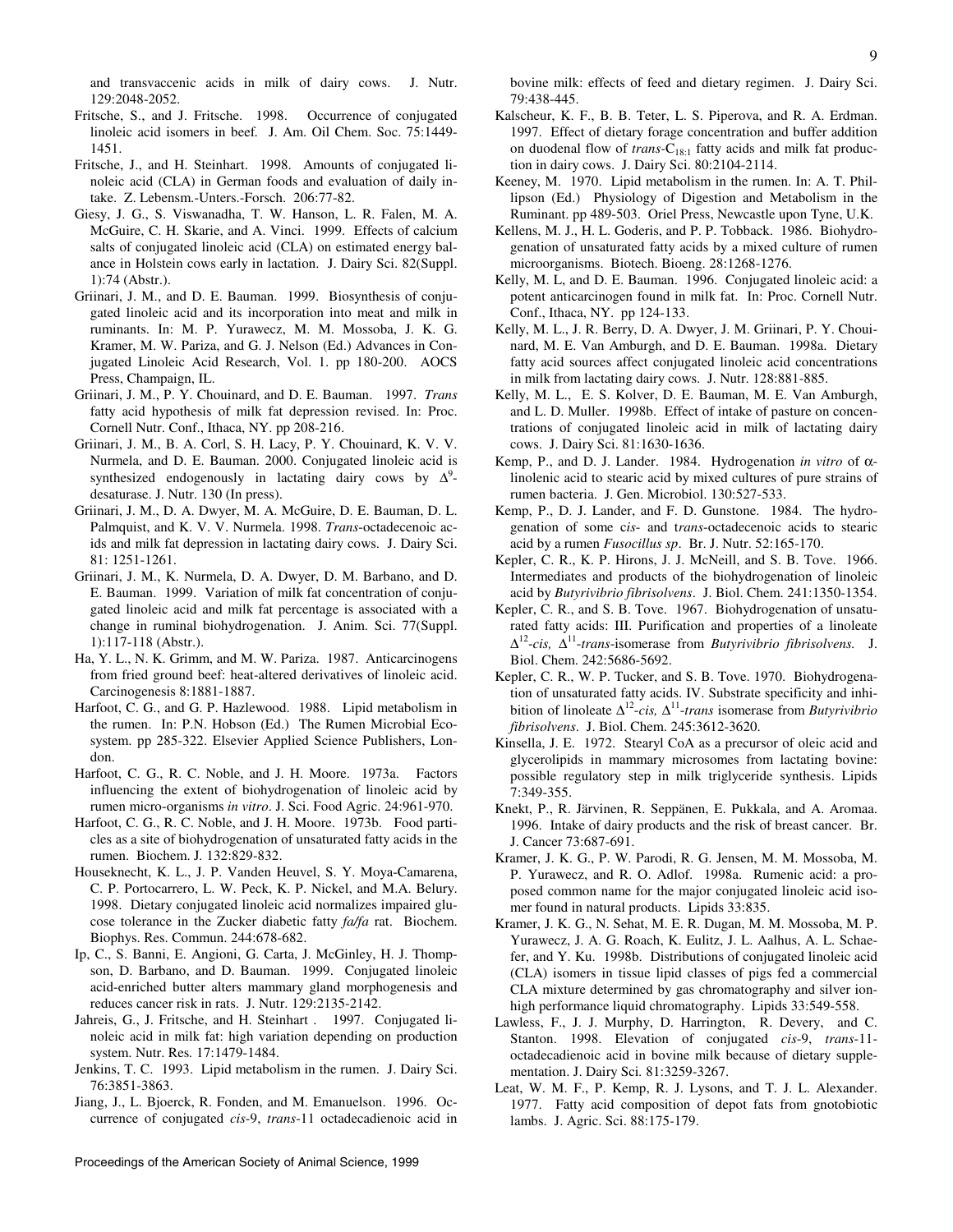- Lin, H., T. D. Boylston, M. J. Chang, L. O. Luedecke, and T. D. Shultz. 1995. Survey of the conjugated linoleic acid contents of dairy products. J. Dairy Sci. 78:2358-2365.
- Loor, J. J., and J. H. Herbein. 1998. Exogenous conjugated linoleic acid isomers reduce bovine milk fat concentration and yield by inhibiting de novo fatty acid synthesis. J. Nutr. 128: 2411-2419.
- Mahfouz, M. M., A. J. Valicenti, and R. T. Holman. 1980. Desaturation of isomeric *trans*-octadecenoic acids by rat liver microsomes. Biochim. Biophys. Acta 618:1-12.
- Martin, G. S., D. K. Lunt, K. G. Britain, and S. B. Smith. 1999. Postnatal development of stearoyl coenzyme A desaturase gene expression and adiposity in bovine subcutaneous adipose tissue. J. Anim. Sci. 77:630-636.
- Masters, N., M. A. McGuire, and M. K. McGuire. 1999. Conjugated linoleic acid supplementation and milk fat content in humans. FASEB J. 13:A697 (Abstr.).
- McGuire, M. A., and M. K. McGuire. 2000. Conjugated linoleic acid (CLA): A ruminant fatty acid with beneficial effects on human health. Proc. Am. Soc. Anim. Sci. 1999 [online publication].
- McGuire, M. A., M. K. McGuire, M. A. Guy, W. K. Sanchez, T. D. Shultz, L. Y. Harrison, D. E. Bauman, and J. M. Griinari. 1996. Short-term effect of dietary lipid concentration on content of conjugated linoleic acid (CLA) in milk from dairy cattle. J. Anim. Sci. 74:(Suppl. 1):266 (Abstr.).
- Milner, J. A. 1999. Functional foods and health promotion. J. Nutr. 129:1395S-1397S.
- Molkentin, J. 1999. Bioactive lipids naturally occurring in bovine milk. Nahrung. 43:185-189.
- NRC. 1988. Desiging Foods: Animal Product Options in the Marketplace. National Academy Press, Washington, DC.
- NRC. 1994. Opportunities in the Nutrition and Food Sciences. National Academy Press, Washington DC.
- NRC. 1996. Carcinogens and Anticarcinogens in the Human Diet. National Academy Press, Washington, D C.
- Ntambi, J. M. 1995. The regulation of stearoyl-CoA desaturase (SCD*).* Prog. Lipid Res*.* 34:139-150.
- Ostrowska, E., M. Muralitharan, R. F. Cross, D. E. Bauman, and F. R. Dunshea. 1999. Dietary conjugated linoleic acids increase lean tissue and decrease fat deposition in growing pigs. J. Nutr. 129:2037-2042.
- Page, A. M., C. A. Sturdivant, D. K. Lunt, and S. B. Smith. 1997. Dietary whole cottonseed depresses lipogenesis but has no effect on stearoyl coenzyme desaturase activity in bovine subcutaneous adipose tissue. Comp. Biochem. Physiol. 118B:79-84.
- Pariza, M. W., S. H. Ashoot, F. S. Chu, and D. B. Lund. 1979. Effects of temperature and time on mutagen formation in pan fried hamburger. Cancer Lett. 7:63-69.
- Pariza, M. W., and W. A. Hargraves. 1985. A beef-derived mutagenesis modulator inhibits initiation of mouse epidermal tumors by 7,12-dimethylbenz[a]anthracene. Carcinogenesis 6:591-593.
- Park, Y., K. J. Albright, W. Liu, J. M. Storkson, M. E. Cook, and M. W. Pariza. 1997. Effect of conjugated linoleic acid on body composition in mice. Lipids 32: 853-858.
- Park, Y., J. M. Storkson, K. J. Albright, W. Liu, and M. W. Pariza. 1999. Evidence that the *trans*-10,*cis*-12 isomer of conjugated linoleic acid induces body composition changes in mice. Lipids 34: 235-241.
- Parodi, P. W. 1977. Conjugated octadecadienoic acids of milk fat. J. Dairy Sci. 60:1550-1553.
- Parodi, P. W. 1997. Cows' milk fat components as potential anticarcinogenic agents. J. Nutr. 127:1055-1060.
- Polan, C. E., J. J. McNeill, and S. B. Tove. 1964. Biohydrogenation of unsaturated fatty acids by rumen bacteria. J. Bacteriol. 88:1056-1064.
- Pollard, M. R., F. D. Gunstone, A. T. James, and L. J. Morris. 1980. Desaturation of positional and geometric isomers of monoenoic fatty acids by microsomal preparations from rat liver. Lipids 15:306-314.
- Precht, D., and J. Molkentin. 1997. Effect of feeding on conjugated c*is*-∆9, t*rans*-∆11 octadecadienoic acid and other isomers of linoleic acid in bovine milk fats. Nahrung 41:330-335.
- Riel, R. R. 1963. Physico-chemical characteristics of Canadian milk fat unsaturated fatty acids. J. Dairy Sci. 46:102-106.
- Sauer, F. D., V. Fellner, R. Kinsman, J. K. G. Kramer, H. A. Jackson, A. J. Lee, and S. Chen. 1998. Methane output and lactation response in Holstein cattle with monensin or unsaturated fat added to the diet. J. Anim. Sci. 76: 906-914.
- Scimeca, J. A., H. J. Thompson, and C. Ip. 1995. Effect of conjugated linoleic acid on carcinogenesis. Adv. Exp. Biol. Med. 364:59-65.
- Sehat, N., J. K. G. Kramer, M. M. Mossoba, M. P. Yurawecz, J. A. G. Roach, K. Eulitz, K. M. Morehouse, and Y. Ku. 1998. Identification of conjugated linoleic acid isomers in cheese by gas chromatography, silver ion high performance liquid chromatography and mass spectral reconstructed ion profiles. Comparison of chromatographic elution sequences. Lipids 33:963-971.
- Sehat, N., R. Rickert, M. M. Mossoba, J. K. G. Kramer, M. P. Yurawecz, J. A. G. Roach, R. O. Adlof, K. M. Morehouse, J. Fritsche, K. D. Eulitz, H. Steinhart, and Y. Ku. 1999. Improved separation of conjugated fatty acid methyl esters by silver ionhigh-performance liquid chromatography. Lipids 34:407-413.
- Selner, D. R., and L. H. Schultz. 1980. Effects of feeding oleic acid or hydrogenated vegetable oils to lactating cows. J. Dairy Sci. 63:1235-1241.
- Shantha, N. C., A. D. Crum, and E. A. Decker. 1994. Evaluation of conjugated linoleic acid concentrations in cooked beef. J. Agric. Food Chem. 42:1757-1760.
- Shantha, N. C., W. G. Moody, and Z. Tabeidi. 1997. A research note: conjugated linoleic acid concentration in semimembranous muscle of grass- and grain-fed and Zeranol-implanted beef cattle. J. Muscle Foods 8:105-110.
- Shantha, N. C, L. N. Ram, J. O'Leary, C. L. Hicks, and E. A. Decker. 1995. Conjugated linoleic acid concentrations in dairy products as affected by processing and storage. J. Food Sci. 60:695-697.
- Singh, S., and J. C. Hawke. 1979. The *in vitro* lipolysis and biohydrogenation of monogalactosyldiglycerides by whole rumen contents and its fractions. J. Sci. Food Agric. 30:603-612.
- Solomon, R., L. E. Chase, D. Ben-Ghedalia, and D. E. Bauman. 2000. The effect of nonstructural carbohydrate and addition of full fat extruded soybeans on the concentration of conjugated linoleic acid in the milk fat of dairy cows. J. Dairy Sci. 83:(in press).
- Stanton, C., F. Lawless, G. Kjellmer, D. Harrington, R. Devery, J. F. Connolly, and J. Murphy. 1997. Dietary influences on bovine milk *cis*-9, *trans*-11-conjugated linoleic acid content. J. Food Sci. 62:1083-1086.
- St. John, L. C., D. K. Lunt, and S. B. Smith. 1991. Fatty acid elongation and desaturation enzyme activities of bovine liver and subcutaneous adipose tissue microsomes. J. Anim. Sci. 69:1064- 1073.
- Tanaka, K., and K. Shigeno. 1976. The biohydrogenation of linoleic acid by rumen micro-organisms. Jpn. J. Zootech. Sci. 47:50-53.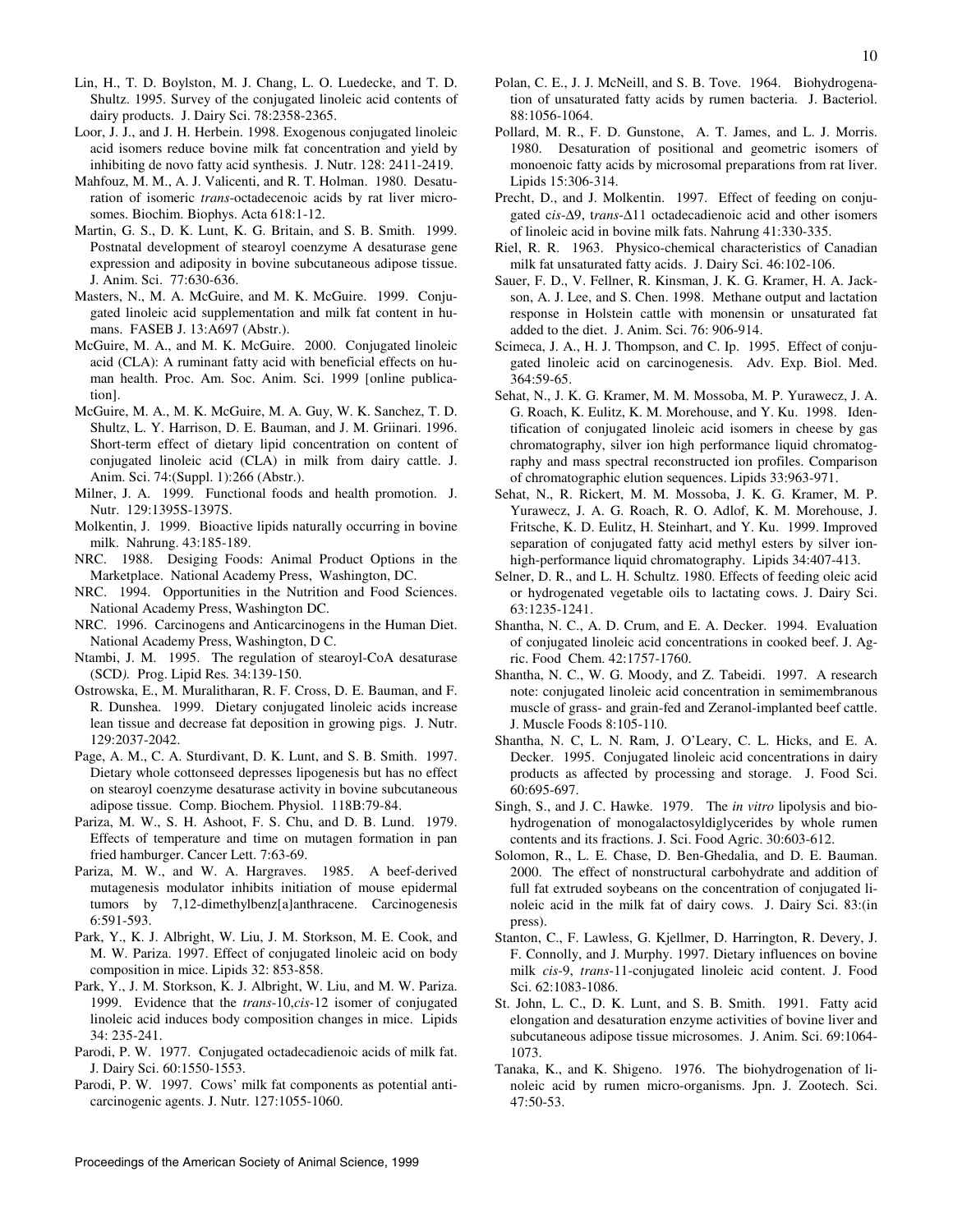- Tesfa, A. T., M. Tuori, and L. Syrjälä-Qvist. 1991. High rapeseed oil feeding to lactating dairy cows and its effect on milk yield and composition in ruminants. Finn. J. Dairy Sci. 49:65-81.
- Timmen, H., and S. Patton. 1988. Milk fat globules: fatty acid composition, size and in vivo regulation of fatty liquidity. Lipids 23:685-689.
- Tocher, D. R., M. J. Leaver, and P. A. Hodgson. 1998. Recent advances in the biochemistry and molecular biology of fatty acyl desaturases. Prog. Lipid Res*.* 37:73-117.
- Ulberth, F., and M. Henninger. 1994. Quantitation of *trans* fatty acids in milk fat using spectroscopic and chromatographic methods. J. Dairy Res*.* 61:517-527.
- Van Soest, P. J. 1994. Nutritional Ecology of the Ruminant. (2nd Ed.), Cornell University Press, Ithaca, NY.
- Wahle, K. W. J. 1974. Desaturation of long chain fatty acids by tissue preparations of the sheep, rat and chicken. Comp. Biochem. Physiol. 48B:87-105.
- Ward, R. J., M. T. Travers, S. E. Richards, R. G. Vernon, A. M. Salter, P. J. Buttery, and M. C. Barber. 1998. Stearoyl-CoA desaturase mRNA is transcribed from a single gene in the ovine genome. Biochim. Biophys. Acta 1391:145-156.
- West, D. B., J. P. DeLany, P. M. Camet, F. Blohm, A. A. Truett, and J. Scimeca. 1998. Effects of conjugated linoleic acid on body fat and energy metabolism in the mouse. Am. J. Physiol. 275: R667-R672.
- Yokoyama, M. T., and C. L. Davis. 1971. Hydrogenation of unsaturated fatty acids by *Treponema (Borrelia)* strain B<sub>2</sub>5, a rumen spirochete. J. Bacteriol. 107:519-527.
- Yurawecz, M. P., J. A. G. Roach, N. Sehat, M. M. Mossoba, J. K. G. Kramer, J. Fritsche, H. Steinhart, and Y. Ku. 1998. A new conjugated linoleic acid isomer, 7 *trans*, 9 *cis*-octadecadienoic acid, in cow milk, cheese, beef and human milk and adipose tissue. Lipids 33: 803-809.
- Zegarska, Z., B. Paszczyk, and Z. Borejszo. 1996. *Trans* fatty acids in milk fat. Pol. J. Food Nutr. Sci. 5:89-96.

#### **Notes**

- 1. The authors gratefully acknowledge the assistance of D. Ceurter, D. Dwyer and J. Kelsey in the preparation of this manuscript. In addition, the authors thank B.K. Carpenter for assistance in using the Chem3D version 4.5 program (CambridgeSoft Corp., Cambridge, MA) to construct chemical structures of CLA isomers.
- 2. Correspondence: phone: 607-255-2262; fax: 607-255- 9829; E-mail: deb6@cornell.edu.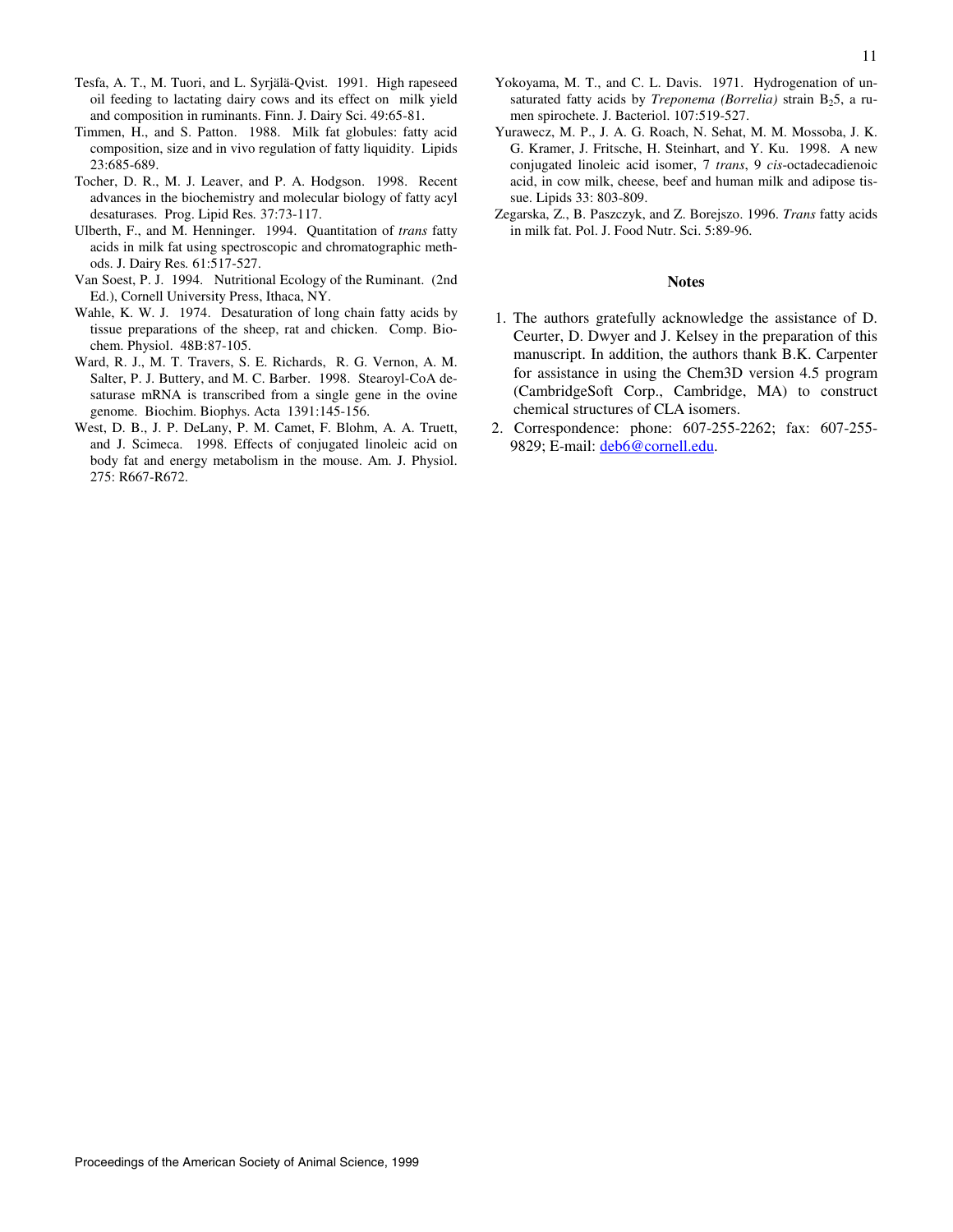| Dietary factor                   | Content of CLA in milk fat                          | Reference <sup>b</sup> |
|----------------------------------|-----------------------------------------------------|------------------------|
| Lipid substrate                  |                                                     |                        |
| Unsaturated vs saturated fat     | Increased by addition of unsaturated fat            | M                      |
| Plant oils                       |                                                     |                        |
| Type of plant oil                | Increased with oils high in unsaturated fatty acids | $B$ , G, K, N          |
| Level of plant oil               | Dose-dependent increase                             | B, E, G                |
| Ca salts of plant oils           | Increased                                           | K                      |
| High-oil plant seeds             |                                                     |                        |
| Raw seeds                        | No effect                                           | G, K                   |
| Processed seeds                  | <b>Increased</b>                                    | J, K, P, V             |
| High-oil corn grain and silage   | Minimal effect                                      | C, K                   |
| Animal fat by-products           | Minimal effect                                      | K                      |
| Modifiers of rumen environment   |                                                     |                        |
| Forage:concentrate ratio         | Variable effect                                     | D, L, M                |
| Nonstructural carbohydrate level | Minor effect                                        | L, Y                   |
| Restricted feeding               | Variable effect                                     | A, D, J                |
| Fish oils/fish meal              | Increased                                           | C, K, S                |
| Marine algae                     | Increased                                           | W                      |
| Ionophores                       | Variable effect                                     | C, L, R                |
| Dietary buffers                  | Little effect with sufficient fiber                 | L                      |
| Combination                      |                                                     |                        |
| Pasture                          | Higher than on conserved forages                    | A, C, F, H, I, O       |
| Growth stage of forage           | Increased with less mature forage                   | L                      |
| CLA supplement                   | Dose-dependent increase                             | Q, T, U, X             |

Table 1. Summary of dietary factors that affect concentrations of conjugated linoleic acids (CLA) in milk fat<sup>a</sup>

<sup>a</sup> Adapted from Griinari and Bauman (1999).

 $b$ Symbols are as follows: A = Timmen and Patton, 1988; B = Tesfa et al., 1991; C = Dhiman et al., 1996; D = Jiang et al., 1996; E = McGuire et al., 1996; F = Zegarska et al., 1996; G = Dhiman et al., 1997; H = Jahreis et al., 1997; I = Precht and Molkentin, 1997; J = Stanton et al., 1997; K = Chouinard et al., 1998a; L = Chouinard et al., 1998b; M = Griinari et al., 1998; N = Kelly et al., 1998a; O = Kelly et al., 1998b; P = Lawless et al., 1998; Q = Loor and Herbein, 1998; R = Sauer et al., 1998; S = Chilliard et al., 1999; T = Chouinard et al., 1999a; U = Chouinard et al., 1999b; V = Dhiman et al., 1999a; W = Franklin et al. 1999; X = Giesy et al., 1999; and Y = Solomon et al., 2000.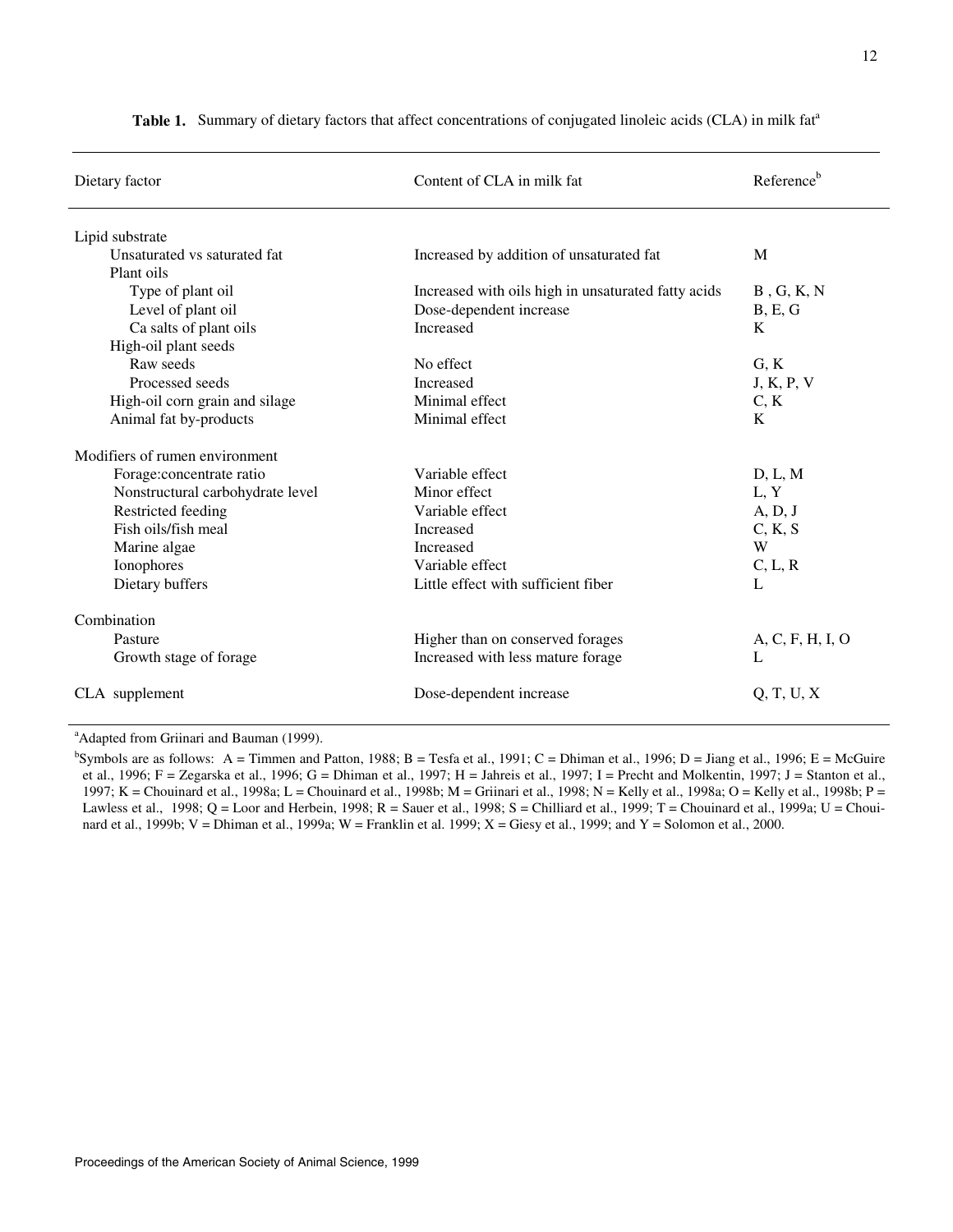

**Figure 1.** Chemical structure of conjugated linoleic acid isomers and linoleic acid. Fatty acids are *trans*-10, *cis*-12 octadecadienoic acid (A), *cis*-9, *trans*-11 octadecadienoic acid (B) and *cis*-9, *cis*-12 octadecadienoic acid (linoleic acid) (C).



**Figure 2.** Role of rumen biohydrogenation and tissue ∆<sup>9</sup> -desaturase in the production of *cis*-9, *trans*-11 conjugated linoleic acid in ruminant fat.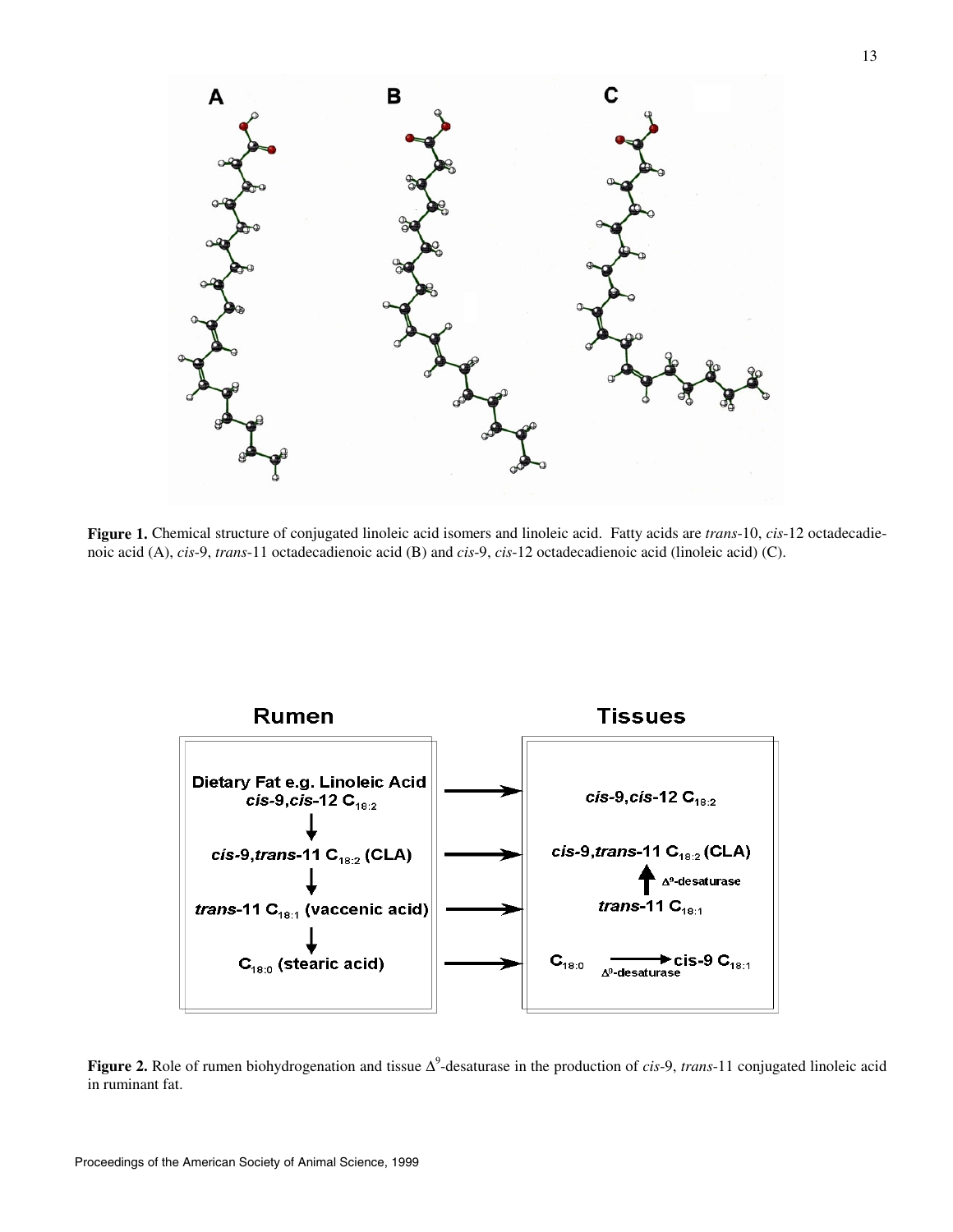

**Figure 3.** Effect of abomasal infusion of sterculic acid on milk fat content of *cis*-9, *trans*-11 conjugated linoleic acid (closed circles) and *trans*-11 C<sub>18:1</sub> (open circles). Sterculic acid is a specific inhibitor of  $\Delta^9$ -desaturase; abomasal infusions delivered 5 g/d of sterculic acid and bars about each data point represent SEM. Adapted from Griinari et al. (2000).



**Figure 4.** Putative biochemical pathways for the ∆<sup>9</sup> -desaturase system involved in the endogenous synthesis of *cis-*9, *trans*-11 conjugated linoleic acid. Adapted from Ntambi (1995).